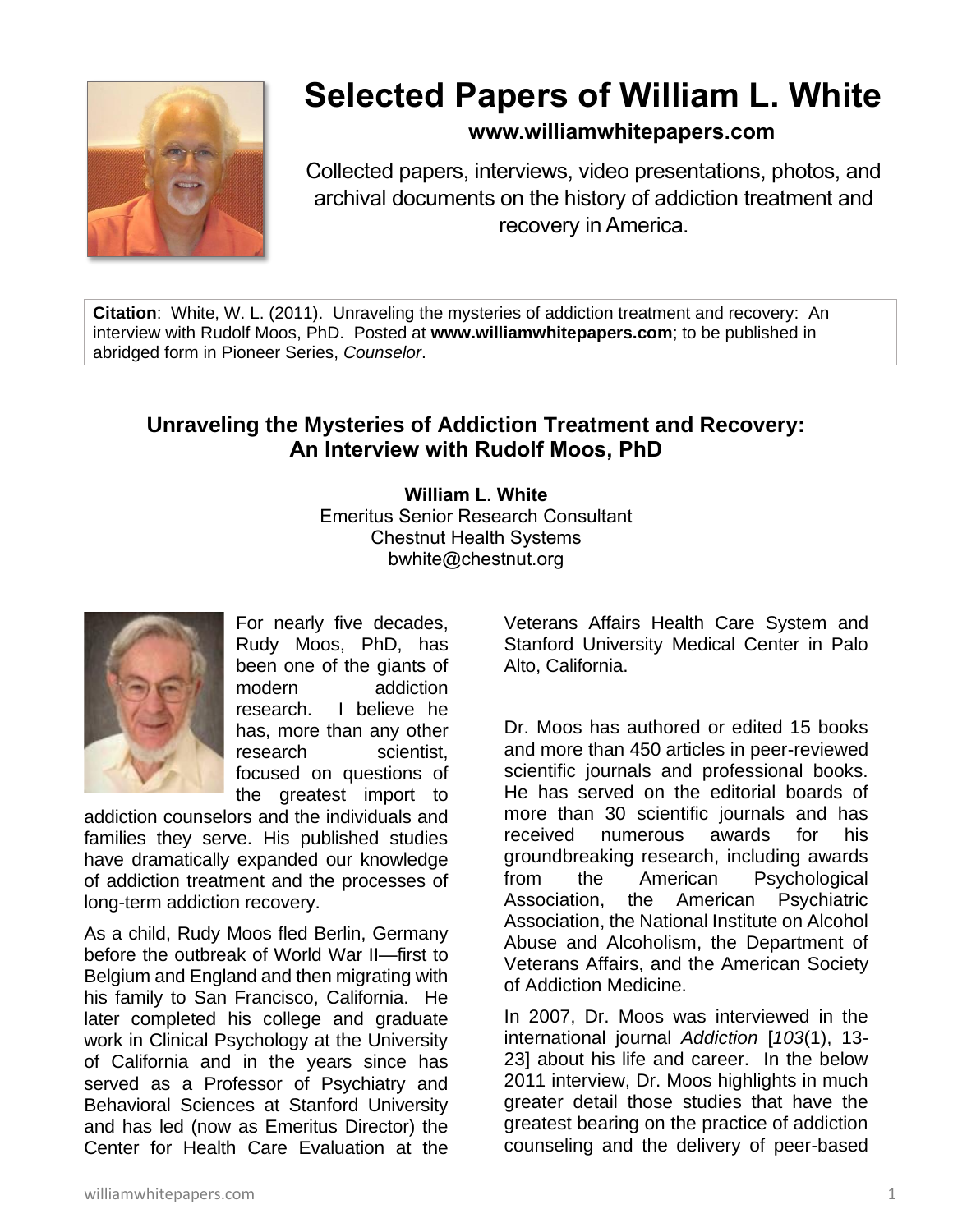recovery support services.

#### **Remission and Recovery**

**Bill White:** The majority of research in the addictions field has historically focused on the study of addiction-related pathologies and the processes of treatment and posttreatment relapse. In contrast, your work has emphasized how people recover from severe substance use disorders. How did you come to develop this recovery perspective?

*Dr. Moos:* I think this developed from my experiences as a child and young adult and, perhaps unexpectedly in light of these experiences, from an underlying optimistic view of life. My early years were difficult ones, as I was separated from my parents and lived in several places before we were able to come to the United States. I knew many people who lived through substantial traumas, such as the loss of all their possessions, sudden imprisonment in a concentration camp, forced emigration from their motherland, and the experience of abject poverty and the need to learn a new vocation and establish an entirely new life in a distant country. Nevertheless, the majority of these people confronted and managed to surmount their problems. This left me with the feeling that most life crises can be overcome and that there always is hope for the future.

Later, when I began my professional career, in which I was initially immersed in clinical work focused on the assessment and evaluation of clients with substance use and psychiatric disorders and then later in treatment evaluation research, I thought that the same principles would apply to confronting and overcoming substance use disorders. I found support for my ideas in the idea that life crises are turning points, times of opportunity as well as risk. Consistent with my early experiences, I found that many individuals are remarkably resilient and even thrive in the face of adversity and manage to lead healthy and productive lives. I thought that the same principles should apply to at least some—and perhaps manyindividuals with substance use disorders (Schaefer & Moos, 1998).

**Bill White:** How did your colleagues react to this recovery emphasis?

*Dr. Moos:*When I began my work, there was a strong and pervasive opinion in the field that recovery from an addiction either was not possible or at least was highly unlikely and ephemeral. I well remember enduring many professional meetings, some with nationally known experts, in which the prevailing myth was that recovery from addiction is a "whimsical concept," in part because of the assumption that there were unchangeable genetic factors and largely unchangeable neurochemical factors that would inexorably drive an individual who was or had been dependent on substances to continue or resume substance use after a "sober interval." I sometimes felt that I was in a religious meeting and was listening to revealed dogma.

*Bill White:* What distinctions would you make between the terms resilience, remission, and recovery as they are used in the addictions field?

*Dr. Moos:* These terms are used very inconsistently in our field. I personally prefer to use abstinence from alcohol and/or drugs as an indication of remission or recovery, especially for individuals who were formerly dependent on these substances and for most individuals who enter treatment or a self-help program. More specifically, with respect to remission, it is important to specify the relevant time interval, so there can be 1 month, 3-month, or 12-month remission. It is entirely arbitrary, but after an individual has been essentially continuously abstinent for 2 years, I think it is appropriate to consider the individual in stable remission.

I do want to note that the growing emphasis in the field on "harm reduction" is important, but I still think it is preferable clinically to establish and hold out the hope of aspiring to a "higher" goal. Nevertheless, it is important to remember that, among individuals with alcohol use disorders, remission has been defined as freedom from symptoms of DSM-IV alcohol dependence,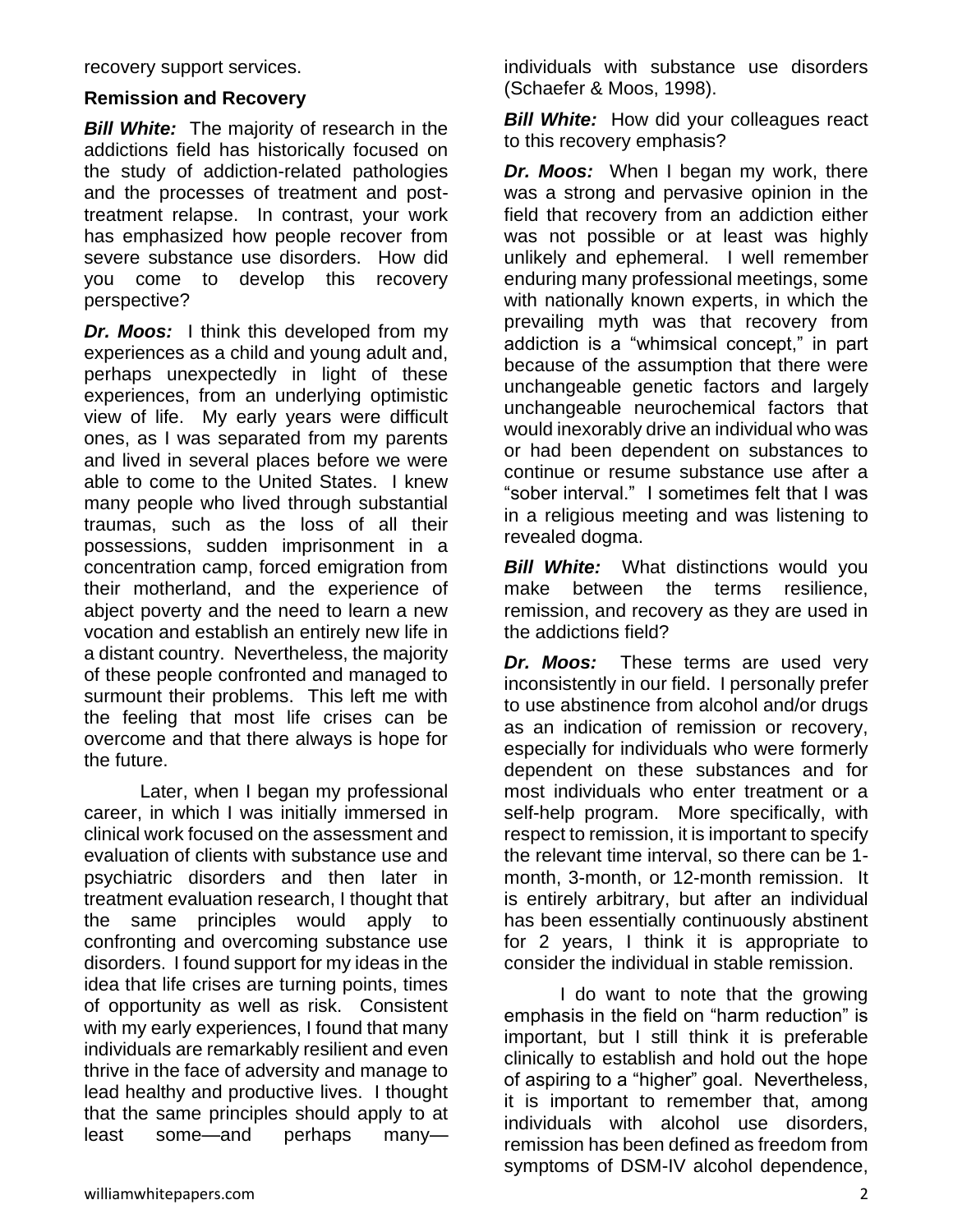and that a certain proportion of individuals who achieve this type of remission become "low-risk" non-problem drinkers.

The definition of "recovery" is also quite arbitrary, but I favor the idea that individuals who have achieved 5 years of stable remission can be considered "recovered." This time interval is consistent with medical definitions of recovery from disorders such as cancer, and is a good empirical marker because relapse after 5 years of stable remission is relatively unlikely.

Resilience is a term that is used quite broadly in psychological research in areas other than addiction. It usually is considered to reflect a characteristic of an individual who encounters one or more highly stressful situations or life crises and yet is able to manage them and achieve or maintain reasonable psychological well-being. However, an individual may be able to effectively manage one type of stressor (and thus be characterized as resilient), but not another (and thus be characterized as not resilient). Therefore, I prefer to think of resilience as an outcome of the interplay between an individual and a particular stressful life context.

**Bill White:** What do we know scientifically about the prevalence of recovery in the United States? Can we estimate a recovery rate for persons with a substance use disorder with and without professional treatment or other forms of help?

*Dr. Moos:* We do not have sufficient data to estimate the nationwide prevalence of recovery, assuming that recovery is defined as 5 years or more of stable remission. However, long-term follow-up studies of individuals with alcohol use disorders in community samples, who were largely untreated, have obtained remission rates varying from 27% to 69%, with an annualized rate of 3.4%. Long-term followups of individuals treated for alcohol use disorders have identified remission rates ranging from 21% to 86%, with an annualized rate of 5.3%. These findings suggest that remission rates for treated individuals with alcohol use disorders may be somewhat higher than for those who remain untreated; however, this conclusion needs to be tempered by the fact that there are many differences between these two groups of individuals other than their treated or untreated status (Finney et al., in press).

Longer-term follow-ups of individuals dependent on drugs (primarily cocaine and opioids) have obtained remission rates varying from 30% to 90%, with an average annual rate of 4% (Finney et al., in press). There do not appear to be any comparable long-term outcome studies of community samples (untreated) of individuals with these types of drug use disorders.

**Bill White:** A central question that pervades your work is why some people recover while others escalate their drinking with such tragic outcomes. What tentative conclusions have you reached on this question?

*Dr. Moos:* A host of factors can help to initiate and maintain the recovery process. One key triggering factor is cognitive evaluation and reappraisal, which guides and synthesizes efforts at problem identification and resolution. Realistic appraisal of the costs and benefits of continued addictive behavior underlies entry into treatment and changes associated with treatment; it also supports changes that occur without treatment. Some individuals reevaluate their behavior when they face severe problems related to substance misuse, such as a serious health, financial, or legal problem; an accident; pressure from important people in their lives; personal humiliation; or a temporary loss of control. Inspiration can also come from the hope that change and a better life are possible.

Maintenance factors help to nurture and sustain the recovery process. These factors include support from a spouse or partner, extended family, an employer, and friends; changes in lifestyle and social activities; less tolerance of and growing physical aversion to the abused substance; and an emerging sense of self-efficacy, commitment, accomplishment, and pride at achieving sobriety. When individuals decide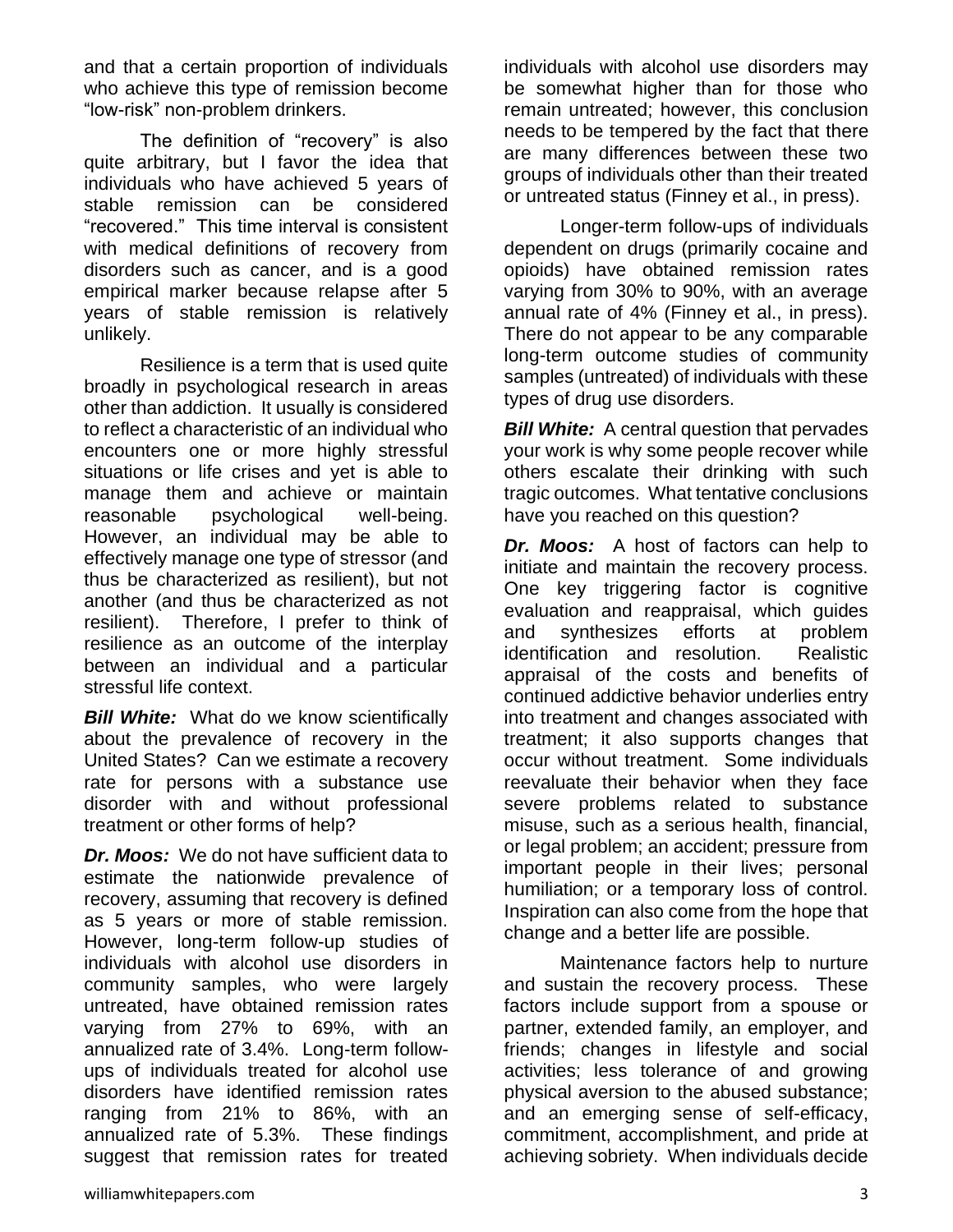to change their lives, influences from treatment and self-help groups can serve as maintenance factors and help them develop better personal and social resources.

Other factors in people's lives, including life stressors, social resources, and coping skills, also influence the resolution of addictive disorders. For example, individuals with more cohesive and wellorganized families and fewer life stressors are more likely to follow a course of longterm recovery. People's active efforts to confront and manage their life circumstances are also important. In this respect, individuals who rely more on approach coping (active problem solving, seeking guidance and support) and less on avoidance coping (cognitive avoidance, emotional discharge) tend to be more successful in managing life crises and their consequences and to be more likely to achieve stable remission and recovery. I should add that, for individuals who enter treatment, a supportive, well-organized treatment program with high expectations for recovery also is associated with a higher likelihood of stable remission and recovery (Moos, 1997; Moos, Finney, & Cronkite, 1990).

## **Pathways to Recovery**

*Bill White:* You were among the first researchers to study the durability of natural recovery versus recovery supported by participation in addiction treatment or a recovery mutual aid society. What did you discover about recovery durability in these studies?

*Dr. Moos:* In our study of initially untreated individuals with alcohol use disorders, compared to those who obtained help, those who did not were less likely to achieve 3 year remission and subsequently were more likely to relapse. More specifically, by a 3 year follow-up, 62% of individuals who obtained help (participated in treatment or AA) were remitted, compared with only 43% of those who obtained no help. By a 16-year follow-up, 61% of the 3-year remitted individuals in the no help group had relapsed, compared with only 43% of 3-year

remitted individuals in the helped group. These findings provide some support for the idea that participation in professional treatment and/or self-help groups may heighten the likelihood of short-term and stable remission (Moos & Moos, 2006).

## **Predictors of Recovery**

**Bill White:** One of the traditional predictors of recovery (and a litmus test to enter treatment) has been that of verbalized motivation to change. Is the ability or inability to verbalize motivation for recovery a predictor of long-term recovery outcome?

*Dr. Moos:* Clinical lore and some research suggest that individuals who verbalize strong motivation for recovery are more likely to achieve positive substance use outcomes. However, our studies have not found much if any association between an individual's "stage of change" at baseline or entry to treatment and the likelihood of remission. Moreover, although these findings are somewhat controversial, individuals who are court-mandated to treatment (and therefore presumably have relatively little intrinsic motivation to change), appear to show substance use outcomes that are as good as those of individuals who enter treatment voluntarily (and therefore presumably have more motivation to change). I think that the verbalization of motivation to change at baseline or treatment entry is not a strong predictor of recovery because it is highly amenable to change over time. The strength of motivation to change is very evanescent and is highly dependent on immediately prior experiences and the social context (Kelly et al., 2005; Ouimette et al., 1998).

*Bill White:* The addictions field has traditionally viewed predictors of recovery as residing within the individual, but your work suggests a complex interaction of personal characteristics, characteristics of the treatment milieu, and the nature of the posttreatment family and social environment. What have you learned about how each of these three elements contributes to the recovery process?

*Dr. Moos:* We compared the predictive strength of these three sets of factors in one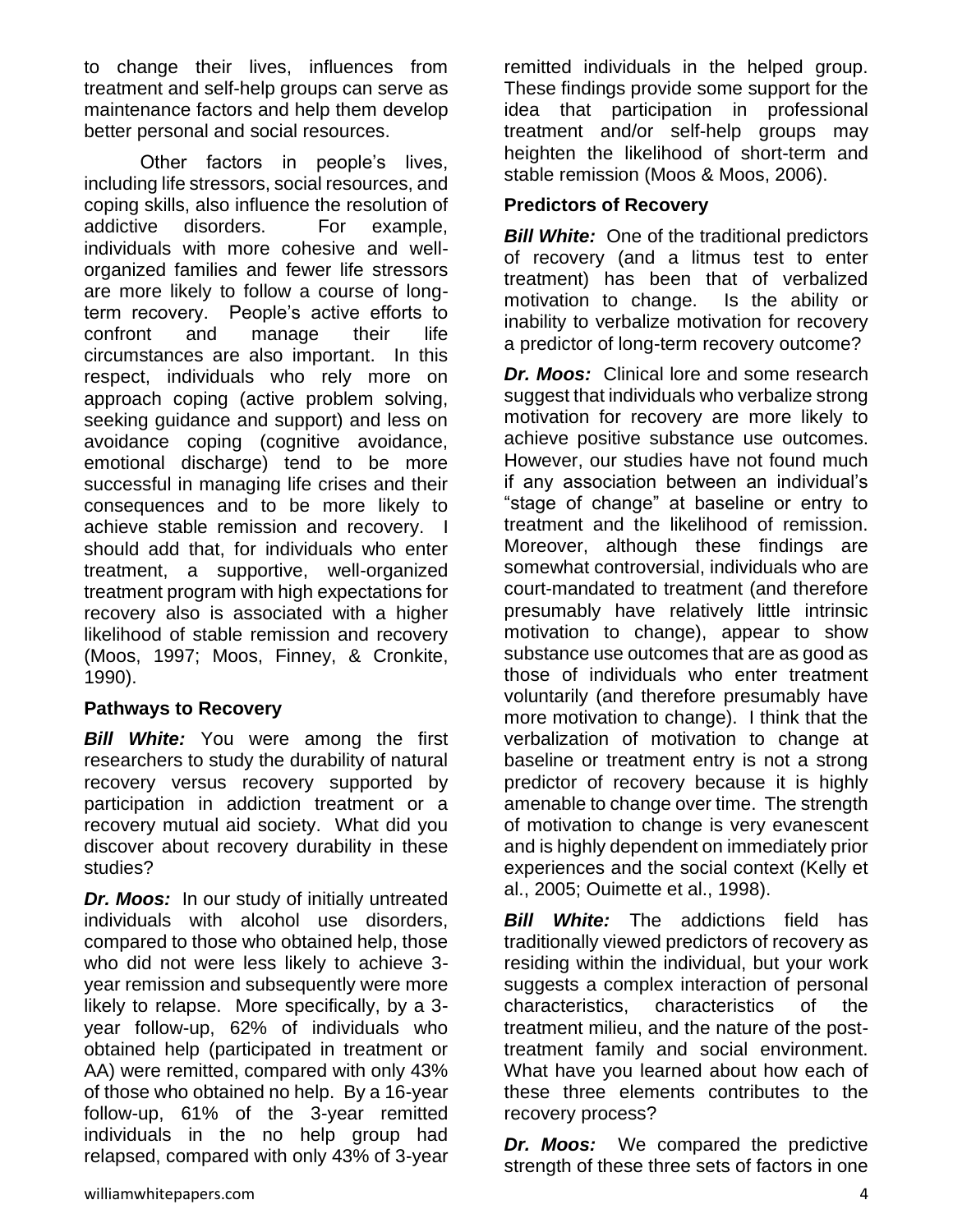of our follow-ups of individuals with alcohol use disorders who were treated in residential programs. In brief, patient characteristics at treatment entry predicted only about 1% of the variance in 6-month alcohol consumption and abstinence outcomes, whereas treatment characteristics predicted about 7- 8%. The combination of patient and treatment factors predicted another 6% of the variance in outcome. Thus, the quality of the treatment environment in residential programs was a more important predictor of short-term alcohol-related outcomes than were patient characteristics at intake.

In a 2-year follow-up of a portion of this sample, patient characteristics at intake accounted for 7% of the variance in the alcohol-related outcome criteria, treatment factors accounted for about 2%, and life context and coping factors accounted for an added 15% of the variance. These findings are quite consistent with the growing literature in this area, which shows that treatment has some short-term positive influence on outcome, but that these modest effects diminish over time. Consideration of life context and coping factors more than doubled the explained variance in 2-year outcome over that accounted for by patient characteristics at baseline and treatment factors (Moos et al., 1990).

**Bill White:** One of the themes within your career has been concern about how cooccurring psychiatric illness, particularly depression and PTSD, influence recovery outcomes. What conclusions have you drawn from your studies of this question?

**Dr. Moos:** The empirical findings have been somewhat mixed, but in general, they support the conclusion that dually diagnosed individuals (that is, those with both substance use and psychiatric disorders) treated in substance use disorder programs achieve substance use outcomes that are roughly comparable to those achieved by individuals who have only substance use disorders. However, as might be expected, dually diagnosed individuals treated in these programs do not achieve adequate psychiatric outcomes; that is, they tend to

continue to experience relatively high levels of anxiety, depression, and serious psychiatric symptoms. These individuals can benefit if they obtain either concomitant or follow-up psychiatric treatment (Boden & Moos, 2009; Moggi et al., 1999; Ouimette, Ahrens et al., 1998; Ouimette et al., 1999, 2000, 2003).

Notwithstanding these findings, it does seem that patients with substance use and major depressive disorders may not assimilate as readily into, or benefit as much from, participation in 12-step self-help groups. Specifically, we found that these dually diagnosed patients were initially less socially involved in and obtained less benefit from 12-step self-help groups than did patients who had only substance use disorders. However, substance use outcomes did not differ by diagnostic group. In contrast, despite using substantially more professional outpatient services, the dually diagnosed patients continued to experience significant levels of depression. Treatment providers may need to allocate more resources to targeting depressive symptoms in patients with both substance use and major depressive disorders (Kelly et al., 2003).

## **Role of Family and Community in Recovery**

**Bill White:** Could you elaborate on your work on the influence of the family and social milieu on recovery outcomes?

*Dr. Moos:* Our findings have highlighted the importance of individuals' life contexts in helping to shape the recovery process. Our initial work found that family cohesion, expressiveness, and organization predicted better long-term outcomes. In subsequent studies, we showed that higher quality relationships with friends, spouse/partner, and extended family members predicted a higher likelihood of remission (Humphreys, Moos, & Cohen, 1997; McKee et al., 2011).

 Another study showed that patients whose relationships lasted through the first year post-treatment had better 1-year outcomes than patients whose relationships ended. Relationships with more positive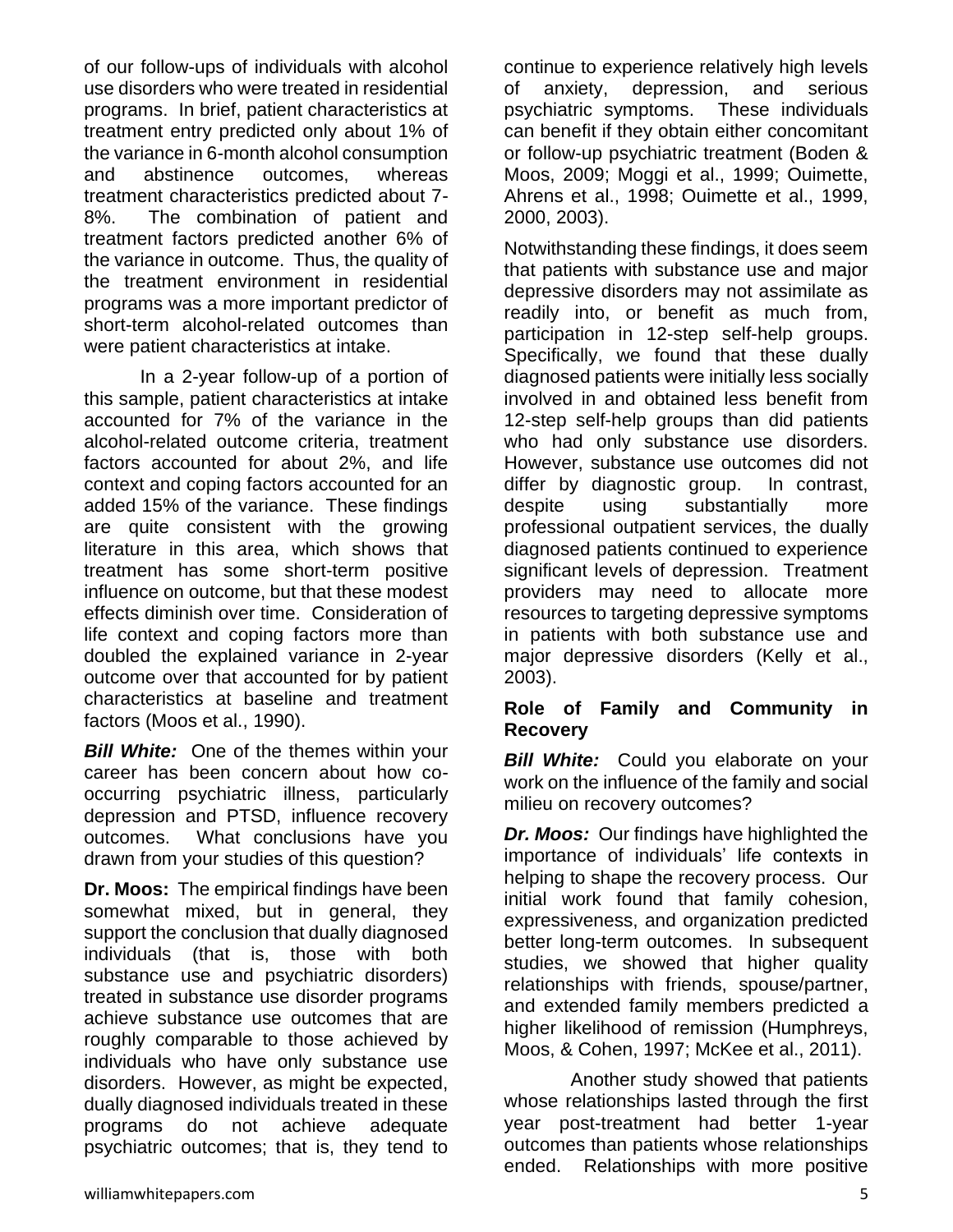partner behaviors and fewer negative partner behaviors at baseline were more likely to remain intact over the following year. Conversely, when there were more interpersonal stressors in relationships with a partner, and the partner had a substance use problem, patients experienced poorer substance use outcomes (Tracy et al., 2005).

We recently examined indices of personal and social resources as predictors of medium- and long-term alcohol use disorder outcomes. In general, protective resources associated with social learning (self-efficacy and approach coping), behavioral economics (health and financial resources and resources associated with AA), and social control theory (bonding with family members, friends, and coworkers) predicted better alcohol-related and psychosocial outcomes. A summary index of protective resources associated with all three theories predicted a higher likelihood of remission. Moreover, these protective resources strengthened the positive influence of treatment on short-term remission. Accordingly, application of social learning, behavior economics, and social control theories may help to identify predictors of remission and thus to allocate treatment more efficiently (Moos & Moos, 2007).

**Bill White:** If we as a field truly understood this influence, how might we be "treating" the family and the community environment of each patient?

*Dr. Moos:* We know that substance use treatment is quite successful in achieving cessation or reduction in substance use and improvements in other areas of functioning in the short run, but that they do not tend to maintain these positive changes over time. Patients' life contexts and coping skills often are thought to be peripheral to treatment, but they continue long after treatment, are more pervasive and intense, and have a stronger impact on outcome.

These facts highlight a reason for the decay of treatment benefits over time. Treatment does not substantially influence

the life context and coping factors that are closely linked to the process of remission and relapse. Thus, treatment should be oriented more toward strengthening natural recovery processes and improving patients' life contexts and their ability to manage these contexts.

Most broadly, a biopsychosocial approach to treating substance use disorders requires the application of biological, psychological, and environmental assessment procedures. However, many clinicians focus primarily on demographic factors and the history of alcohol-related symptoms and behavior. They tend to obtain detailed information on patient characteristics that are difficult or impossible to change. In contrast, I recommend more emphasis on identifying potentially alterable characteristics of patients and their life contexts and using this information in the treatment process to promote better outcome. In addition, because patients and their family members and friends influence each other, we need to regularly evaluate the status of the patients' family and social system.

# **Treatment Effects**

*Bill White:* You have spent much of your life studying the effects of addiction treatment. Based on the findings of these studies, how would you describe the potential role of addiction treatment in long-term recovery?

*Dr. Moos:* Intensive residential treatment and continuing halfway house and/or outpatient care can play an important role in increasing the likelihood of short-term and stable remission. Participation in treatment can strengthen an individual's motivation to change; provide role models who espouse abstinence-oriented norms and effective coping skills; establish a supportive, goaldirected, and structured environment that can serve as a respite from a stressful life context; offer rewarding activities that can take the place of substance use; and promote improvement in an individual's selfefficacy and coping skills. In general, however, treatment can only provide these benefits in the short-term, although newer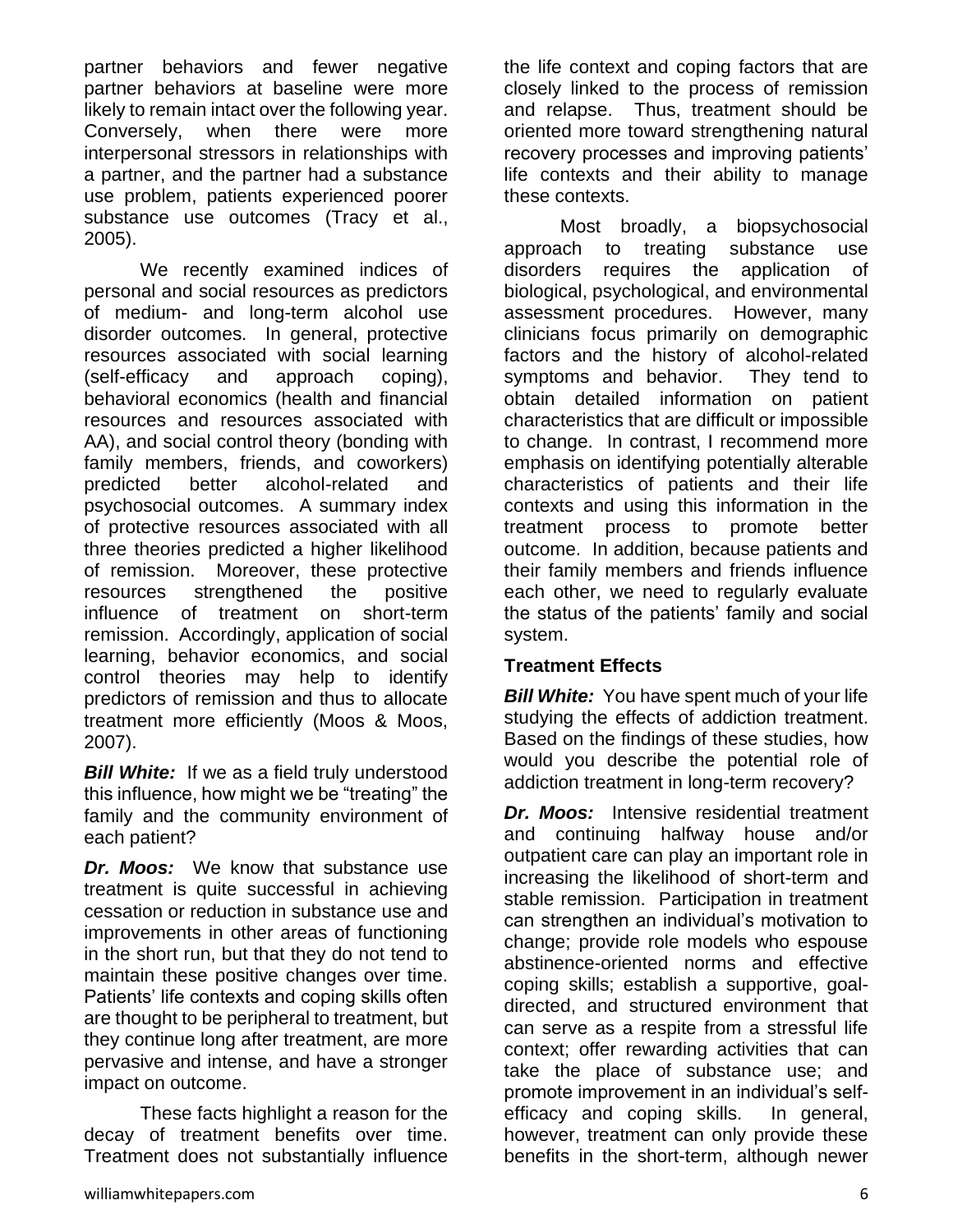approaches of adaptive and continuing care may help support individuals over more extended time intervals. In the long-term, however, personal and life context factors, such as supportive, goal-directed, and wellorganized family and social settings, hold the key to stable remission and recovery (Moos, 2003; Moos et al., 1990).

*Bill White:*What dictates decisions to seek or not seek addiction treatment?

*Dr. Moos:* People with substance use problems are more likely to seek and enter treatment when they perceive their problems as being more severe, have more dependence symptoms, experience more adverse consequences as a result of substance misuse, have more depression symptoms, have lower self-esteem, experience more recent life stressors, and/or experience more stressors in diverse life domains. Facilitative factors also are important predictors of treatment entry. These include having sought help previously from sources other than treatment, such as clergy, an employer, or a self-help program, and, for those individuals who obtain detoxification services, receiving such services at a program that has treatment services available onsite. Overall, the perceived severity of a substance use problem plays a central role in the treatment entry process and explains the effects of many other personal and contextual factors in generating an impetus or readiness to enter treatment (Finney & Moos, 1995).

Conversely, some of the most important barriers to timely help-seeking involve individuals' perceptions that their problems are not severe and can be managed by selfquit attempts, and that there are negative concomitants of treatment, such as stigma, lack of privacy and autonomy, and an emphasis on spirituality and abstinence. Easily accessible, low intensity interventions, such as those delivered by telephone, computer, and internet, hold some promise for addressing these issues by attracting individuals who might otherwise not seek help and by leading to reductions in substance use and, if needed, subsequent treatment entry.

*Bill White:* What characteristics of treatment environments are associated with elevated recovery outcomes?

*Dr. Moos:* Patients in supportive and wellorganized programs that have moderate to high performance expectations tend to be more satisfied and self-confident and to participate more in program activities. In contrast, programs that lack support and organization tend to have high dropout rates. In general, aspects of the treatment environment that are associated with better in-program outcomes are also linked to better adaptation in the community. Specifically, cohesive programs that are relatively well-organized and emphasize personal growth—especially self-direction, skills development, and selfunderstanding—tend to improve patients' psychosocial functioning and community living skills (Moos, 1997).

The staff work environment also is an important part of the substance use treatment system. We found that substance use treatment staff members in supportive and goal-directed work environments were more likely to espouse disease model beliefs and a 12-step orientation toward treatment. These work environments were associated with more supportive and goal-directed treatment environments. Patients in these treatment environments were likely to participate in more substance use, educational, social, and family treatment services; were more involved in self-help group meetings, were more satisfied with treatment; improved more during treatment (as indicated by abstinence goals and confidence in maintaining abstinence, less depression, and more substance use and general coping skills); and were more likely to participate in outpatient mental health care after discharge (Moos & Moos, 1998).

**Bill White:** You were involved in studies of the relative effectiveness of cognitive behavioral and twelve-step facilitation treatments. What were the major findings of these studies?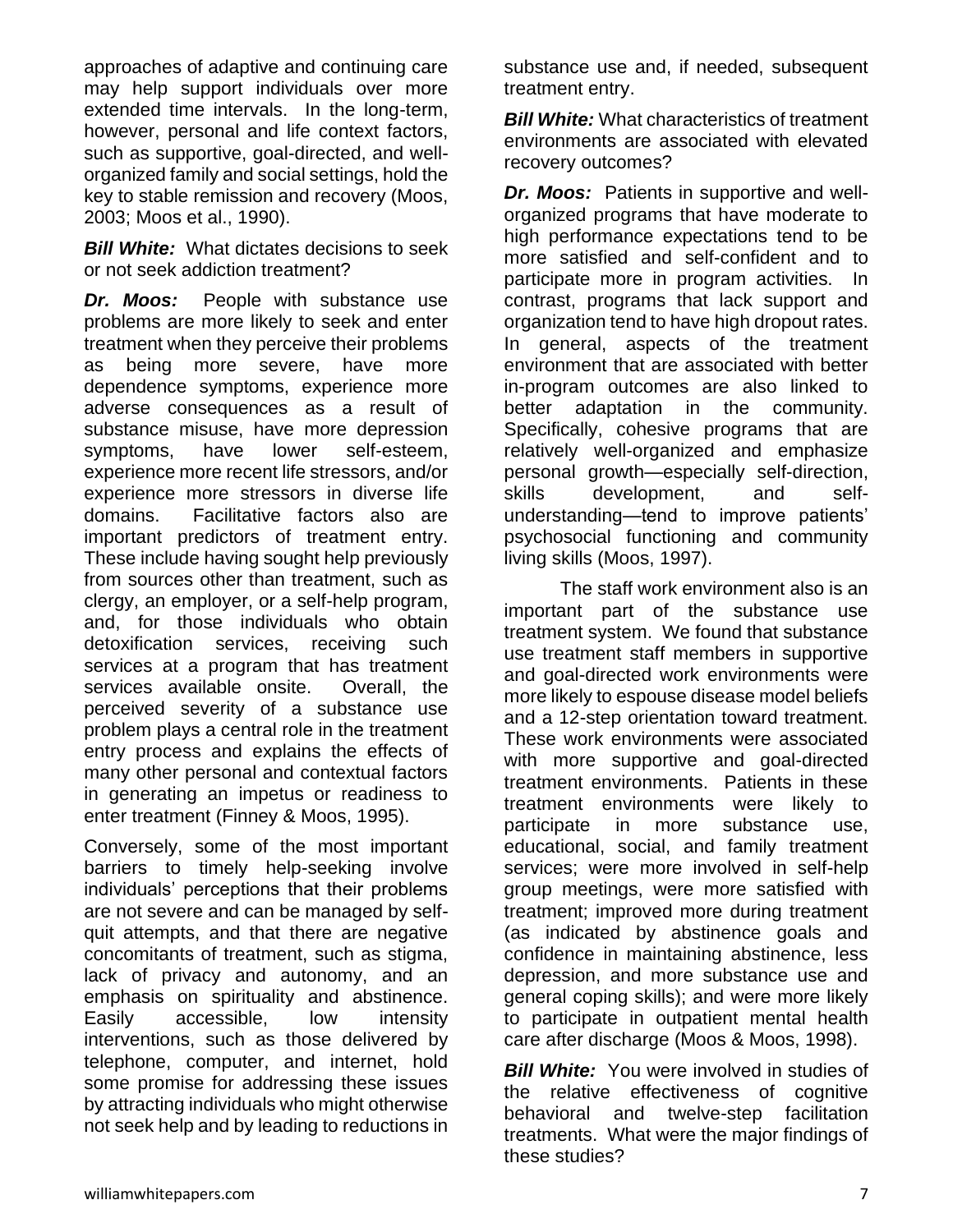*Dr. Moos:* We studied over 3,000 patients from 15 residential substance use treatment programs in the Department of Veterans Affairs (VA). On average, patients showed considerable improvement at 1-year, 2-year, and 5-year follow-ups. Patients in 12-step programs, compared to those in cognitivebehavioral (CB) and eclectic programs, were somewhat more likely to be abstinent and free of substance use problems at the 1-year follow-up, as were patients with more extended continuing outpatient mental health care and 12-step self-help group involvement. Consistent with their better 1 year outcomes, patients in 12-step programs improved more between intake and discharge than did CB patients on proximal outcomes assumed to be specific to 12-step treatment (e.g., disease model beliefs), and as much or more on proximal outcomes assumed to be specific to CB programs (e.g., self-efficacy and coping skills). These findings are consistent with the fact that we did not find any patient-program matching effects; that is, there was no evidence that 12-step or CB treatment was more beneficial for certain types of patients (Finney et al., 2001).

# **Potentially Harmful Effects of Treatment**

*Bill White:*You are one of the few researchers to study the potential for harm in the name of help within the addiction treatment arena. Let's begin exploring this area by having you define the concept of iatrogenic illness.

**Dr. Moos:** I use the term "iatrogenic" in the classic sense of denoting harm that is induced by treatment itself. Evidence of potential iatrogenic effects of treatment is shown by patients who are worse off following treatment than before. With respect to psychosocial interventions, it is difficult to know whether adverse events, a temporary exacerbation of substance use and/or psychological symptoms, or general deterioration in a patient's condition are a direct consequence of treatment. Nevertheless, if we believe that treatment has curative power and contributes to patients' improvement, we must consider the

**Bill White:** Based on your studies, how prevalent are such iatrogenic effects in addiction treatment?

*Dr. Moos:*In a review of relevant studies, we found that between 7% and 15% of patients who participate in psychosocial treatment for substance use disorders may be worse off subsequent to treatment than before. In addition, several controlled trials of substance use prevention have shown some apparent iatrogenic effects, including more positive expectations about substance use and a rise in alcohol use and alcoholrelated problems. Person-related predictors of deterioration associated with treatment appear to include younger age and unmarried status, more serious current diagnoses and substance use problems, and more psychiatric and interpersonal problems. Probable intervention-related predictors of deterioration include lack of bonding; lack of monitoring; confrontation, criticism, and high emotional arousal; modeling of substance use and aspects of deviant behavior; and stigma, low or inappropriate expectations, and lack of challenge (Moos, 2005; see also Ilgen & Moos, 2005, 2006; Moos et al., 2001).

*Bill White:* What actions can addiction professionals take to avoid such injuries to their patients?

*Dr. Moos:* Clinicians should be especially attentive to adverse effects when they employ high-risk treatment procedures, such as confrontation and personal criticism, or highly expressive and emotion arousing interventions, such as encouraging patients to re-experience personal traumas. These interventions may elicit sharp increases in anxiety and anger and an exacerbation of substance use and symptoms, especially among vulnerable and disturbed patients. More broadly, patient safety standards and monitoring procedures should be developed to routinely obtain information about specific adverse events (in addition to the intent to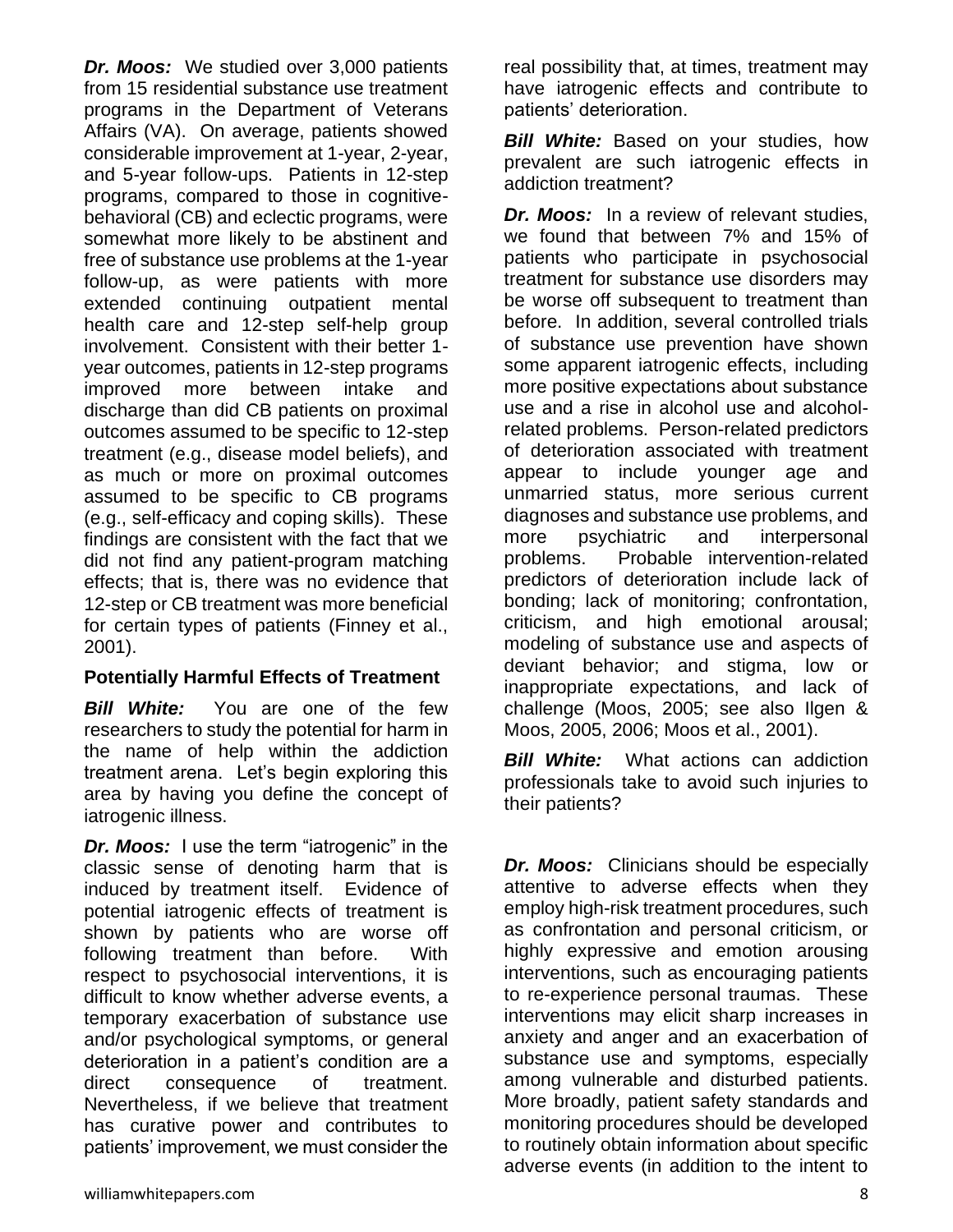harm oneself and other people) and potential iatrogenic effects associated with psychosocial interventions, as is the practice for pharmacological treatment. We also need to consider potential adverse psychosocial outcomes of pharmacological treatments, such as an overdose of prescribed anti-depressants and psychological dependence on benzodiazepines.

Information obtained at treatment entry may be used to identify patients at high risk for deterioration and to allocate more intensive treatment to them. In this respect, we developed an index of risk factors to identify prospectively patients whose substance use symptoms exacerbate during or shortly after treatment and to identify characteristics of care that may reduce the likelihood of exacerbation. Risk factors for substance use symptom exacerbation included younger age, non-married status, residential instability, long-term use of drugs, prior arrests, prior alcohol treatment, alcohol and drug abuse or dependence diagnoses, cocaine abuse or dependence, more severe self-rated drug problems, and psychiatric problems. High-risk patients who obtained a longer episode of mental health care were less likely to experience an exacerbation of symptoms. Thus, clinicians can identify at treatment entry patients whose substance use symptoms are likely to exacerbate and, by providing these patients a longer duration of care, possibly reduce the likelihood of symptom exacerbation (Moos et al., 2002).

## **Alcoholics Anonymous and other 12- Step Self-Help Groups**

*Bill White:* The effects of participation in Alcoholics Anonymous on long-term recovery outcomes continue to be a subject of considerable scientific controversy, and yet the findings from your studies are fairly consistent on this question.

*Dr. Moos:* There may be less controversy now than in the past about the positive benefits of participation in AA and other 12 step self-help groups. In fact, there is remarkable generality in the association between participation in 12-step self-help

groups and better substance use outcomes. This finding holds for individuals with alcohol and/or drug use disorders after inpatient treatment, day hospital treatment, and outpatient treatment, as well as for patients in continuing telephone care. It also holds for individuals who have both substance use and psychiatric disorders, and for women, youth, and older adults (Moos, 2008; Moos & Timko, 2008).

Another consistent finding is that individuals who continue to attend self-help groups over a longer interval are more likely to maintain abstinence than are individuals who stop attending. For example, our prospective study of individuals with alcohol use disorders showed that a longer duration of AA attendance in the first year after seeking help was associated with a higher likelihood of 1-year, 8-year, and 16-year abstinence. After controlling for the duration of AA attendance in year 1, the duration of attendance in years 2-3 and 4-8 was related to a higher likelihood of 16-year abstinence. Thus, individuals who continued to attend AA regularly over the long-term tended to experience better substance use outcomes than those who did not (Moos & Moos, 2006).

Several of these studies are prospective and have linked AA attendance to subsequent substance use outcomes. The one remaining controversy reflects the fact that individuals are not randomly assigned to AA; thus, there is an element of self-selection involved in deciding to enter and continuing to attend AA. In theory, this means that individuals who attend AA, compared to those who do not, could have less severe substance use problems and be more motivated to change, and thus be more likely to improve independent of their participation in AA. In fact, however, individuals who attend AA tend to have more severe substance use problems than those who do not, which supports the idea that AA has a positive influence on its members (Humphreys et al., 1996).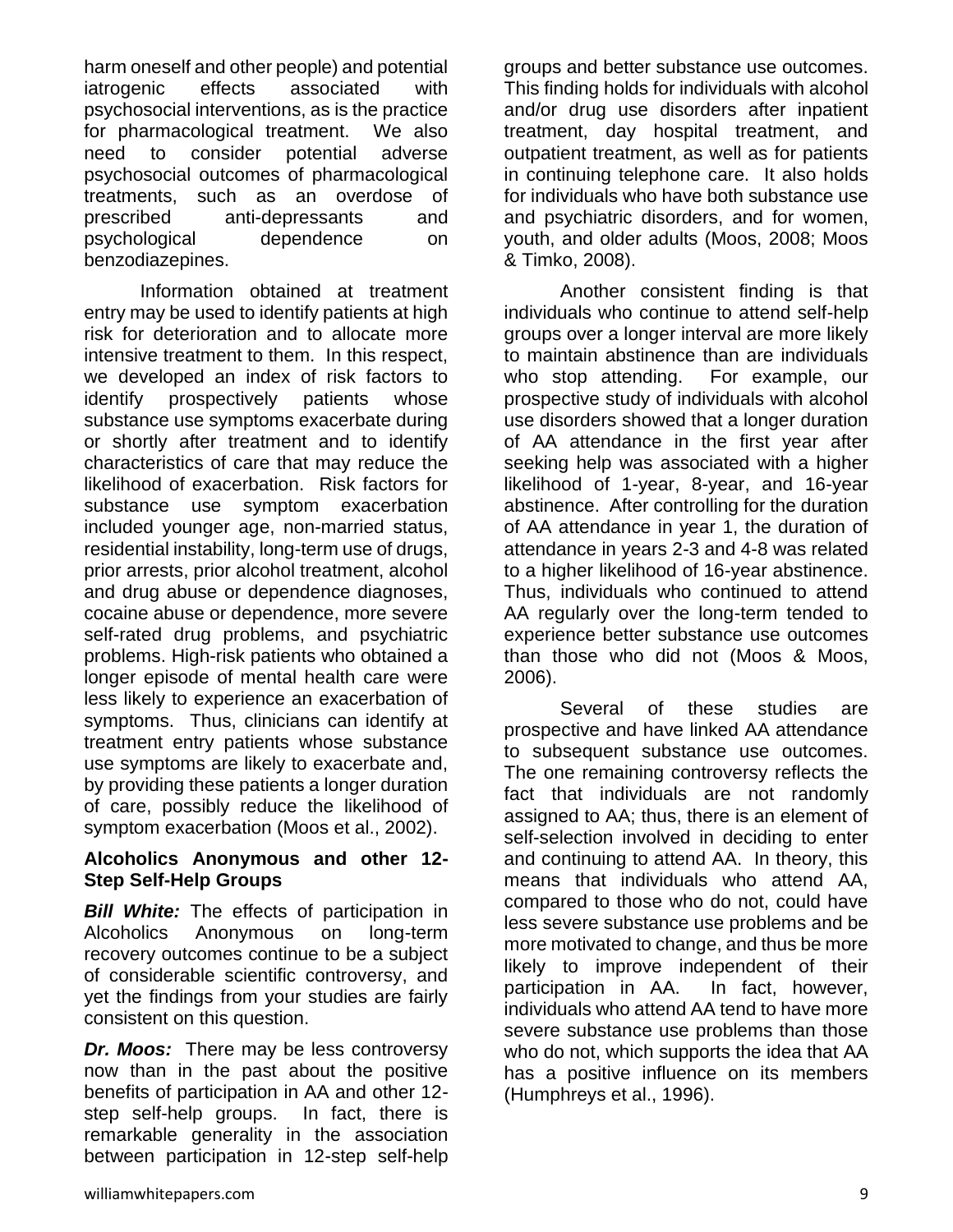*Bill White:* How do the effects of AA and treatment combined differ from their effects in isolation?

*Dr. Moos:* In general, participation in AA seems to confer more benefit than participation in treatment. Individuals who participate in treatment and AA do not appear to obtain much more long-term benefit than do individuals who participate only in AA. However, these conclusions are based on individuals who self-selected participation in treatment and/or AA. Moreover, many individuals find treatment more palatable than AA and either do not enter AA or drop out of AA. Accordingly, treatment is important for those individuals who choose it as the most suitable option for obtaining help (Moos et al., 2001; Moos & Moos, 2006).

*Bill White:*You and Keith Humphreys conducted one of the few studies of the costeffectiveness of AA. What did you find in this study?

*Dr. Moos:* One of our studies examined differences in outcomes, alcoholism treatment utilization, and costs between individuals with alcohol use disorders and no prior treatment history who chose to attend AA or to seek help from a professional outpatient treatment provider. Over the three-year study, per-person treatment costs for the AA group were 45% (or \$1,826) lower than were costs for the outpatient treatment group. Despite the lower costs, both 1-year and 3-year substance use outcomes for the AA group were comparable to those of the outpatient treatment group. These findings held even though at baseline, individuals who chose to attend AA had lower incomes and less education, and experienced more adverse consequences of drinking at baseline than did those who sought outpatient care, suggesting somewhat worse prognoses for the AA group. These findings suggest that voluntary participation in AA may significantly reduce professional treatment costs (Humphreys & Moos, 1996).

Another study evaluated whether, compared to patients in cognitive-behavioral (CB) programs, patients who were treated in

12-step programs—which more strongly emphasize participation in AA—relied less on professionally provided services and more on self-help groups after discharge, thereby reducing long-term health care costs. Compared with patients treated in CB programs, matched patients treated in 12 step programs were more involved in selfhelp groups at 1-year follow-up. In contrast, patients treated in CB programs averaged almost twice as many outpatient continuing care visits after discharge than did patients treated in 12-step programs, and they also received significantly more days of inpatient care, resulting in 64% higher annual costs in CB programs, or \$4,279 per patient. Substance use and psychiatric outcomes were comparable across treatments, except that 12-step patients had higher rates of abstinence at 1-year follow-up. The findings were comparable at 2-year follow-up. Thus, professional treatment programs that emphasize self-help approaches appear to increase their patients' reliance on cost-free self-help groups and thereby lower subsequent health care costs (Humphreys & Moos, 2001, 2007).

# **Dropout from Treatment and AA**

*Bill White:* You have also conducted studies that examined factors related to people dropping out of treatment and AA. What have you learned from these studies?

*Dr. Moos:* In studies of residential treatment, we found that programs that are low on involvement and support, do not emphasize patient personal growth especially autonomy—and lack organization and clarity tend to have high patient dropout rates. These programs tend to lack direction, be unstructured, and have relatively few social activities and little emphasis on detailed planning of patients' activities. Overall, these programs lack support, goal direction, and structure (Moos, 1997).

In a more integrated approach to this issue, we used both pretreatment and treatment factors to predict dropout from residential substance use disorder programs to examine how the treatment environment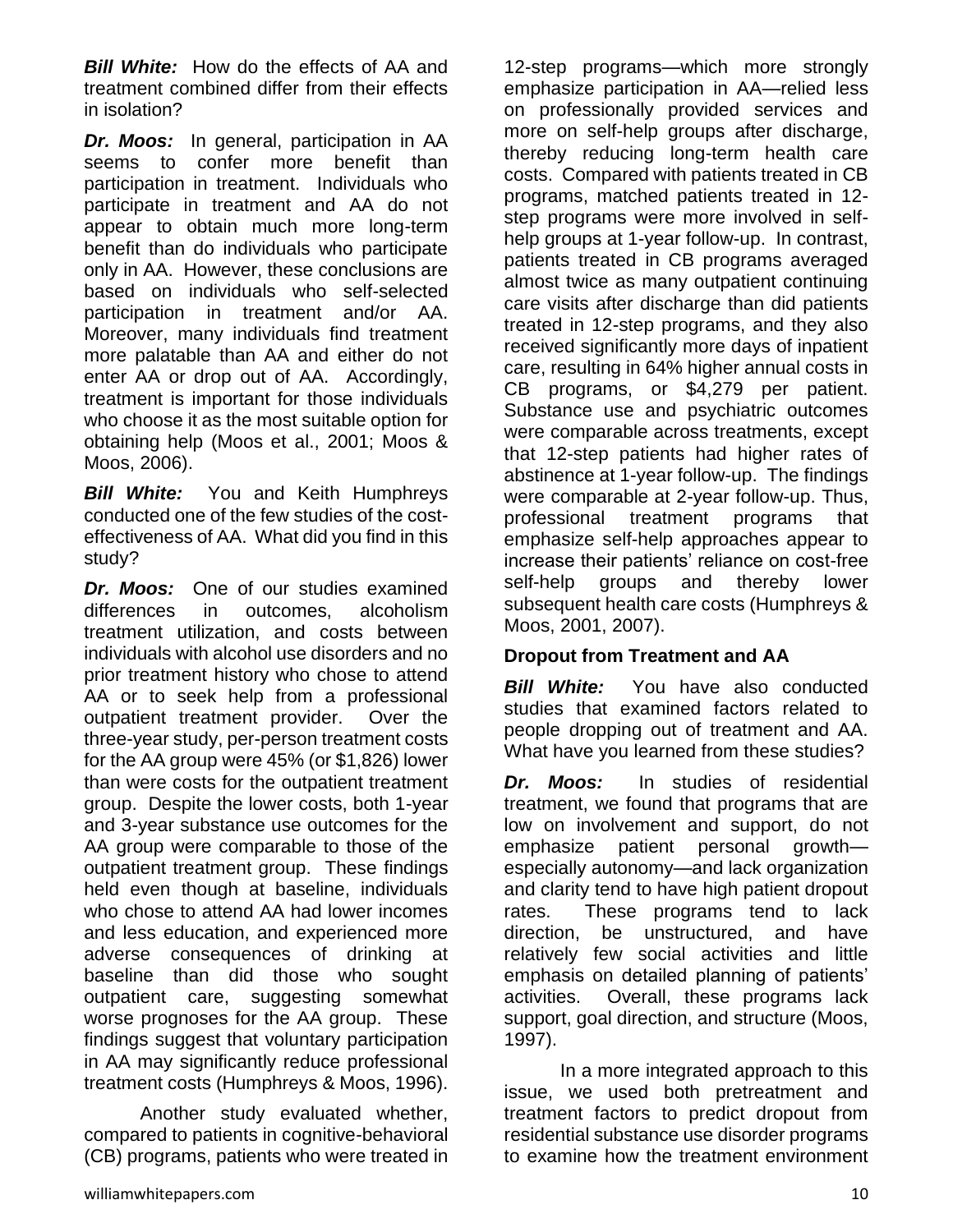modifies the risk for dropout. Patient baseline factors that predicted dropout included younger age, greater cognitive dysfunction, more drug use, and lower severity of alcohol dependence. Patients in treatment environments appraised as low in support or high in control also were more likely to drop out. Moreover, patients at high risk of dropout were especially likely to dropout when treated in a highly controlling treatment environment. Thus, better screening of risk factors for dropout and efforts to create a less controlling treatment environment may result in increased retention in treatment (McKellar et al., 2006).

With respect to 12-step self-help groups, we found that 40% of patients who attended these groups had dropped out by 1-year follow-up. A number of patient characteristics at baseline predicted dropout, including less motivation to change, less belief in the disease model of addiction, less prior 12-step self-help involvement, and less social and religious involvement. Importantly, patients at high risk for dropout were less likely to drop out when they were treated in a more supportive environment. Clinicians may decrease the likelihood of dropout directly by screening for baseline risk factors for dropout and focusing facilitation efforts accordingly, and indirectly by increasing the supportiveness of the treatment environment and facilitating 12 step involvement during treatment (Kelly & Moos, 2003).

# **Alcohol Problems among Women**

**Bill White:** In the early days of modern addiction treatment (1960s and 1970s), one could frequently hear comments about women entering treatment, noting how much "sicker" they were than male patients, how difficult they were to treat, and what a difficult time they had connecting to AA. You have devoted considerable time to the effects of gender on treatment outcome and AA affiliation and benefit. How have your findings challenged the traditional folk wisdom about women's response to treatment and their long-term recovery prognosis?

*Dr. Moos:* In a study of residential treatment, we found that women and men obtained similar treatment and showed comparable treatment outcome, but responded differently to specific treatment components. Participation in maledominated therapy groups was related to better outcome for men as compared to women. This finding highlights the need for more individually oriented treatment options, special groups for women, and female group counselors in programs with mainly male counselors (Moos et al., 1990).

In a more recent study, we compared initially untreated women and men on their use of help and alcohol-related outcomes at 1-year, 8-year, and 16-year follow-ups. Women were generally worse off than men on baseline drinking and functioning indices. In keeping with their poorer baseline status, women were more likely to participate in treatment and AA. Both women and men who participated in treatment and/or AA for a longer duration were more likely to achieve remission. Overall, compared to men, women with alcohol use disorders were more likely to obtain help and achieve remission; they also showed greater reductions in depression and avoidance coping. Moreover, women benefited somewhat more than did men from extended participation in AA, perhaps because of the emphasis on bonding with supportive peers to maintain abstinence. Thus, women appear to benefit from alcohol treatment and AA as much or more than men do (Moos, Moos, & Timko, 2006; Timko et al., 2002).

# **Alcohol Problems among Older Adults**

*Bill White:*Your work has added substantially to the field's knowledge about alcohol problems among older adults. First, what have you found regarding the prevalence of such problems?

*Dr. Moos:* We have used standard guidelines (e.g., no more than 2 drinks per day and 7 drinks per week for women and no more than 3 drinks per day and 14 drinks per week for men) to identify patterns of high-risk alcohol consumption in a community sample of older women and men who were studied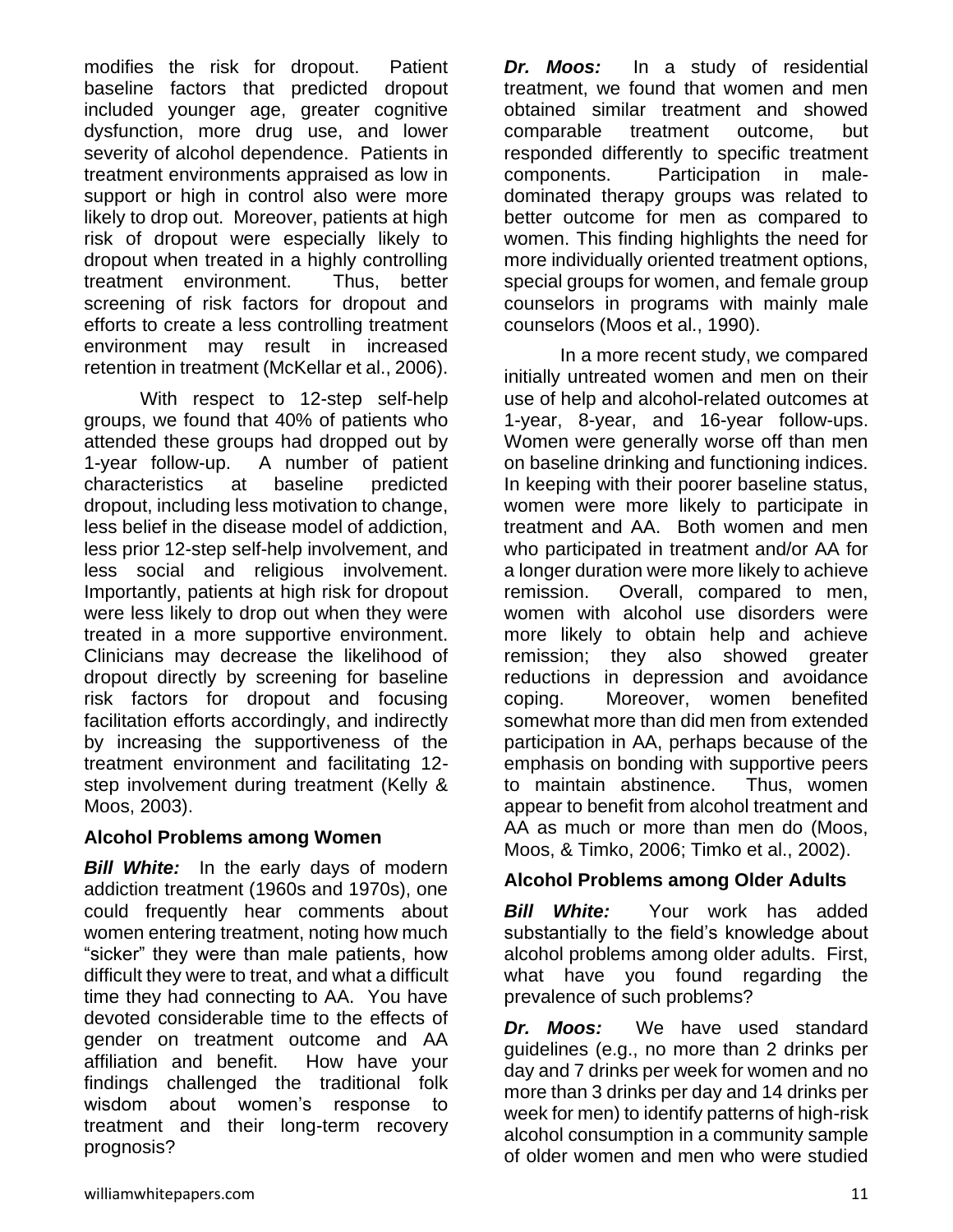at baseline and followed 10 years and 20 years later. At 10 years, depending on the guideline, 23% to 50% of women and 29% to 45% of men engaged in potentially unsafe alcohol use patterns. The likelihood of risky alcohol use declined over the 10 years; however, individuals who consumed more drinks per week and/or per day were more likely to have alcohol use problems.

The likelihood of excessive drinking declined by the 20-year follow-up as adults matured into their 70s and 80s. However, at ages 75–85, 27% of women and 49% of men consumed more than two drinks per day or seven drinks per week. At comparable guideline levels of alcohol consumption, older men were more likely to have drinking problems than were older women. Consumption of more than two drinks per day or seven drinks per week was identified as a potential conservative guideline for specifying excessive drinking associated with an elevated likelihood of drinking problems. Accordingly, a substantial percentage of older adults who consume alcohol engage in guideline-defined excessive drinking and incur drinking problems. The finding that older men may be more likely than older women to experience problems when they drink beyond guideline levels supports the conclusion that alcohol guidelines for men should not be set higher than those for women (Moos, Brennan et al., 2004; Moos et al., 2009).

*Bill White:* You have conducted long-term follow-up studies of older adults with alcohol problems. What have been your major findings on the course and outcome of these problems?

*Dr. Moos:* Older adults who had more friends who approved of drinking, relied on substances for tension reduction, and had more financial resources were more likely to engage in high-risk alcohol consumption and incur drinking problems at 10- and 20-year follow-ups. With respect to life history factors, drinking problems by age 50 were associated with a higher likelihood of late-life high-risk alcohol consumption and drinking

problems; having tried to cut down on drinking and participation in AA were associated with a lower likelihood of highrisk consumption and problems (Moos, Schutte et al., 2010).

We also found that reliance on alcohol to reduce pain was associated with more alcohol consumption. Moreover, an individual's overall health burden and reliance on alcohol to reduce pain were associated with more drinking problems. In fact, reliance on alcohol to reduce pain strengthened the association between health burden, alcohol consumption, and drinking problems (Moos, Brennan, Schutte, & Moos, 2010a).

Another finding is that there are mutual influence processes in which older adults' social resources and high-risk alcohol consumption can alter each other. In this respect, there is evidence of both social causation and social selection processes in relation to high-risk alcohol consumption. In support of a social causation perspective, higher levels of some social factors, such as friends' approval of drinking, participation in social activities, and financial resources, were associated with an increased likelihood of high-risk alcohol consumption. In support of a social selection perspective, high-risk alcohol consumption was associated with subsequent higher levels of friends' approval of drinking (Moos, Brennan, Schutte, & Moos, 2010b).

We also found that about a third (30%) of an untreated group of late-life problem drinkers succeeded in attaining stable long-term remission. Being female, having more recent onset of drinking problems, fewer and less severe drinking problems, friends who approved less of drinking, and drinking less and drinking less frequently predicted long-term remission. In many regards, these long-term remitted problem drinkers attained levels of functioning and life context similar to those of lifetime nonproblem drinkers. However, remitted problem drinkers continued to report more incipient drinking problems, depressive symptoms, health and financial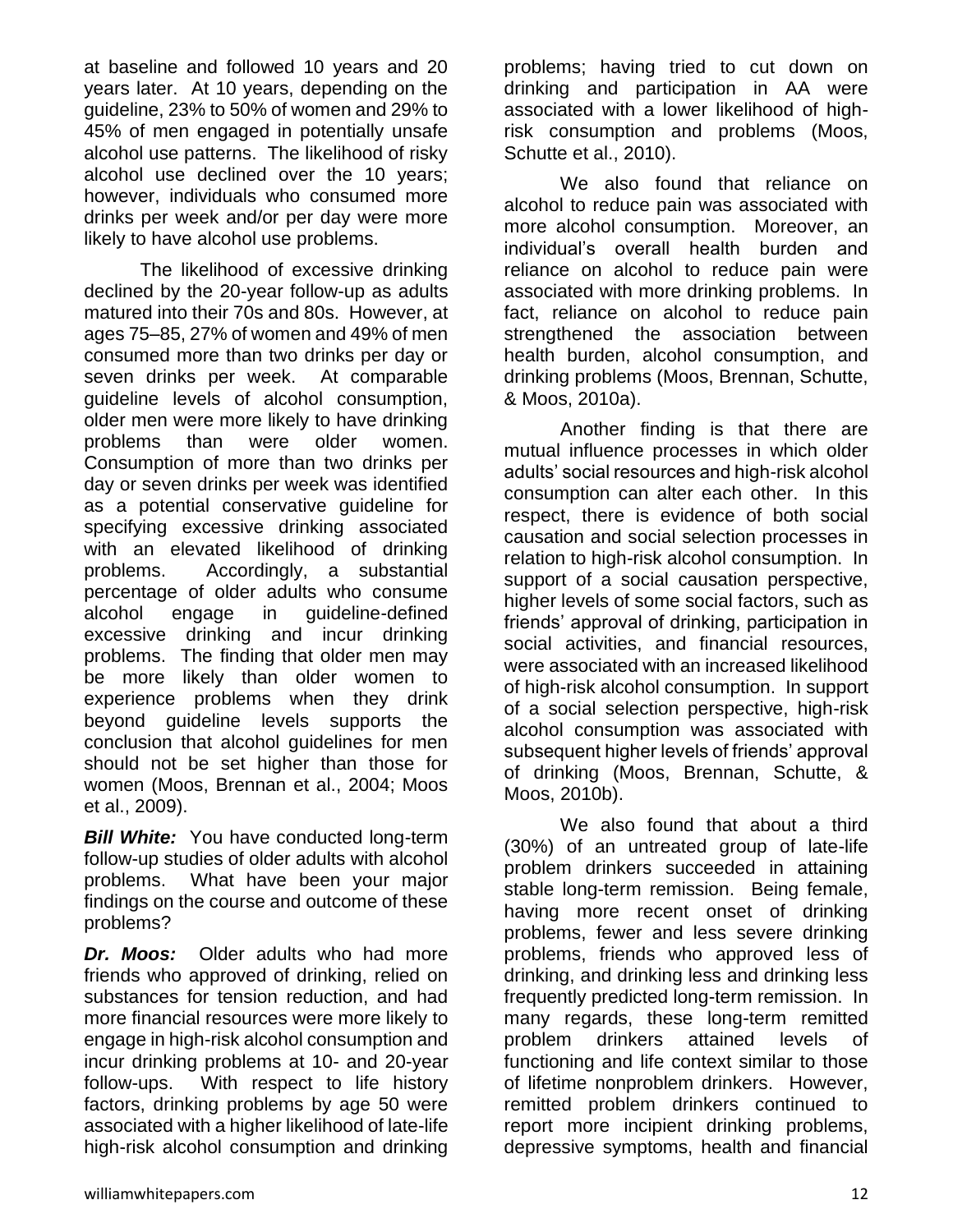stressors, psychoactive medication use, reliance on avoidance coping, and less social support from friends than did lifetime nonproblem drinkers. Thus, the functioning and life contexts of untreated remitted problem drinkers improved significantly, but there were still some remaining deficits (Schutte et al., 2001, 2009).

Late-life problem drinking can also affect spouses. Compared with spouses of problem-free individuals, spouses of older adults whose drinking problems later remitted reported more alcohol consumption, poorer health, more depressive symptoms, and less involvement in domestic tasks and social and religious activities. At 10-year follow-up, spouses of remitted problem drinkers were comparable to spouses of problem-free individuals, but spouses of continuing problem drinkers consumed more alcohol, incurred more alcohol-related consequences, and had friends who approved more of drinking. Overall, spouses whose friends approved more of drinking and whose partners consumed more alcohol and had drinking problems were likely to consume more alcohol and have drinking problems themselves. Thus, spouses of older adults whose late-life drinking problems remit can attain normal functioning; however, spouses of older adults with continuing late-life drinking problems experience some ongoing deficits (Moos, Brennan, Schutte, & Moos, 2010c).

Another issue of interest is the fate of late-middle-aged and older adults in substance use disorder treatment programs. We considered this issue by comparing latemiddle-aged and older patients (55 years of age and older) with matched groups of younger (up to 34 years of age) and middleaged (35-54 years) patients in residential programs. Older patients had positive views of the programs and, except for less family therapy and problem-focused counseling, received comparable treatment to that received by other patients. At discharge, older patients showed significant positive changes in most areas targeted for treatment. Patients who experienced more

interpersonal support and who received more specialized treatment services showed better-than-expected improvement. The age groups showed similar outcomes, prognostic factors, and response to different treatment orientations.

We also considered these patients' 1 and 5-year outcomes, use of continuing care services, and outcome predictors. Older patients had better outcomes than did young and middle-aged patients, but had comparable levels of continuing substance abuse care and 12-step self-help group involvement. Similar factors predicted outcomes across the age groups. Longer duration of continuing substance abuse care and greater self-help group involvement were related to better outcomes, as were patients' attitudes and coping strategies at program discharge. Overall, late-middleaged and older patients with alcohol use disorders seem to respond to age-integrated substance use treatment programs at least as well as do younger patients and are equally involved in formal and informal continuing substance abuse care (Lemke & Moos, 2002, 2003).

*Bill White:* What things could addiction professionals do to improve the quality of their work with older adults?

*Dr. Moos:* As noted, specific late-life and life history factors can identify older adults likely to engage in excessive alcohol consumption 10 and 20 years later. Targeted screening that considers current alcohol consumption and life context, as well as history of drinking problems and help-seeking, could help identify older adults at higher risk for excessive or problematic drinking.

In addition, older adults who have more health problems and rely on alcohol to manage pain are at elevated risk for drinking problems. Health care providers can target high-risk older adults, such as those who drink to reduce pain, for screening and brief interventions to help them identify new ways to cope with pain and curtail their drinking. Older adults also may benefit from information about how social factors affect their drinking habits; accordingly,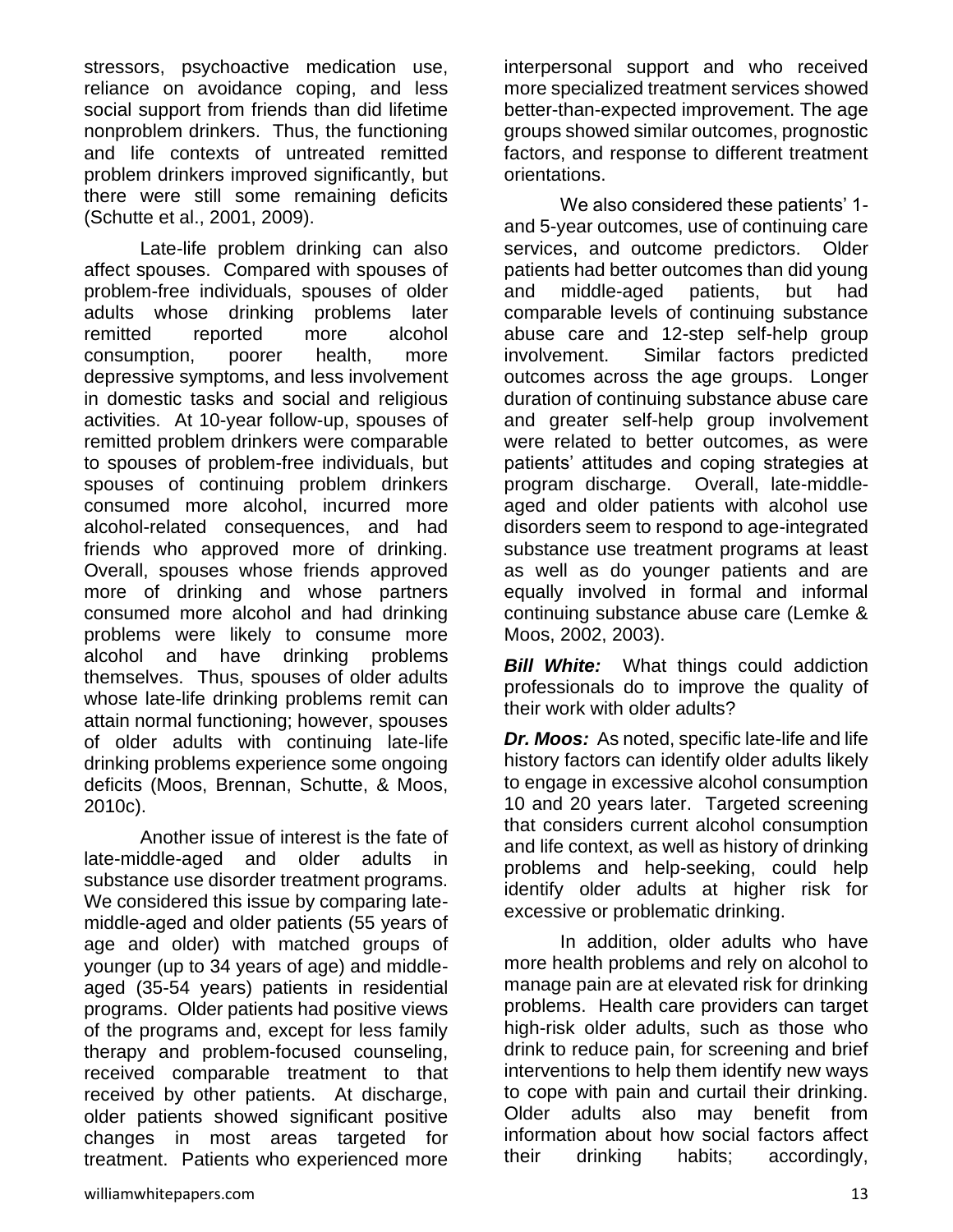information about social causation effects could be used to guide effective prevention and intervention efforts aimed at reducing the risk that late-life social factors may amplify their excessive alcohol consumption.

Most generally, the predictors of highrisk drinking can help health care providers identify older individuals who may incur alcohol-related problems and select effective interventions for those who need help. Interventions may involve educating older adults about how to avoid "triggers," such as specific social activities or interactions with friends associated with heavy drinking, and about how to handle urges and refuse drinks when "triggers" cannot be avoided.

## **Principles of Addiction Treatment and Recovery**

**Bill White:** In recent years, you have tried to extract from your career a set of core principles that illuminate the active ingredients within the processes of successful addiction treatment and recovery. Could you highlight some of these principles for our readers?

*Dr. Moos:* I would like to summarize some of my earlier comments by highlighting three general principles based on my own work and that of other investigators (Moos, 2003).

Principle 1. *Treated or untreated, an addiction is not an island unto itself.* 

People with addictive disorders exist in a complex web of social forces, not on an island unto themselves, free of social context. Formal treatment can be a compelling force for change, but it typically has only an ephemeral influence. In contrast, relatively stable factors in people's lives, such as informal help and ongoing social resources, tend to play a more enduring role. Moreover, a recovery that is sustained after treatment is not due simply to treatment; it is nurtured by the same sets of factors that maintain the resolution of problems without treatment.

This contextual perspective highlights the need for a fundamental shift in thinking about intervention programs and evaluating their effects. Many of the hard-won gains of intervention programs fade away over time. This is precisely as expected on the basis of our knowledge about environmental impact and the diversity of contexts to which individuals are exposed. An intervention program is but one of multiple life contexts. Other powerful environments also shape mood and behavior; ongoing environmental factors can augment or nullify the short-term influence of an intervention.

The fact that the evolving conditions of life play an essential role in the process of remission from addictive disorders is a hopeful sign. It implies that these disorders need not become chronic, that individuals who are able to establish and maintain relatively positive social contexts are likely to recover, and that treatment directed toward improving individuals' life circumstances is likely to be helpful.

Principle 2. *Common dynamics underlie the process of problem resolution that occurs in formal treatment, informal care, and "natural" recovery.* 

Individuals trying to resolve substance abuse problems usually begin by using one or more sources of informal help, such as a family member or friend, a physician or member of the clergy, or AA or another self-help group. If such attempts fail repeatedly, some individuals enter formal treatment. On average, these individuals have more severe problems and more difficult life contexts, and are more impaired than individuals who resolve problems on their own or with informal help; outside help may be especially needed when an individual has few personal or social resources on which to base a recovery.

Nevertheless, it may not be important or fruitful to distinguish between problem resolution that occurs with or without treatment. There is no compelling conceptual reason to distinguish between the influence of an AA sponsor, a spouse or partner, and a relative or friend versus that of a counselor or psychotherapist on an individual's substance use problems. The cognitive and social processes that underlie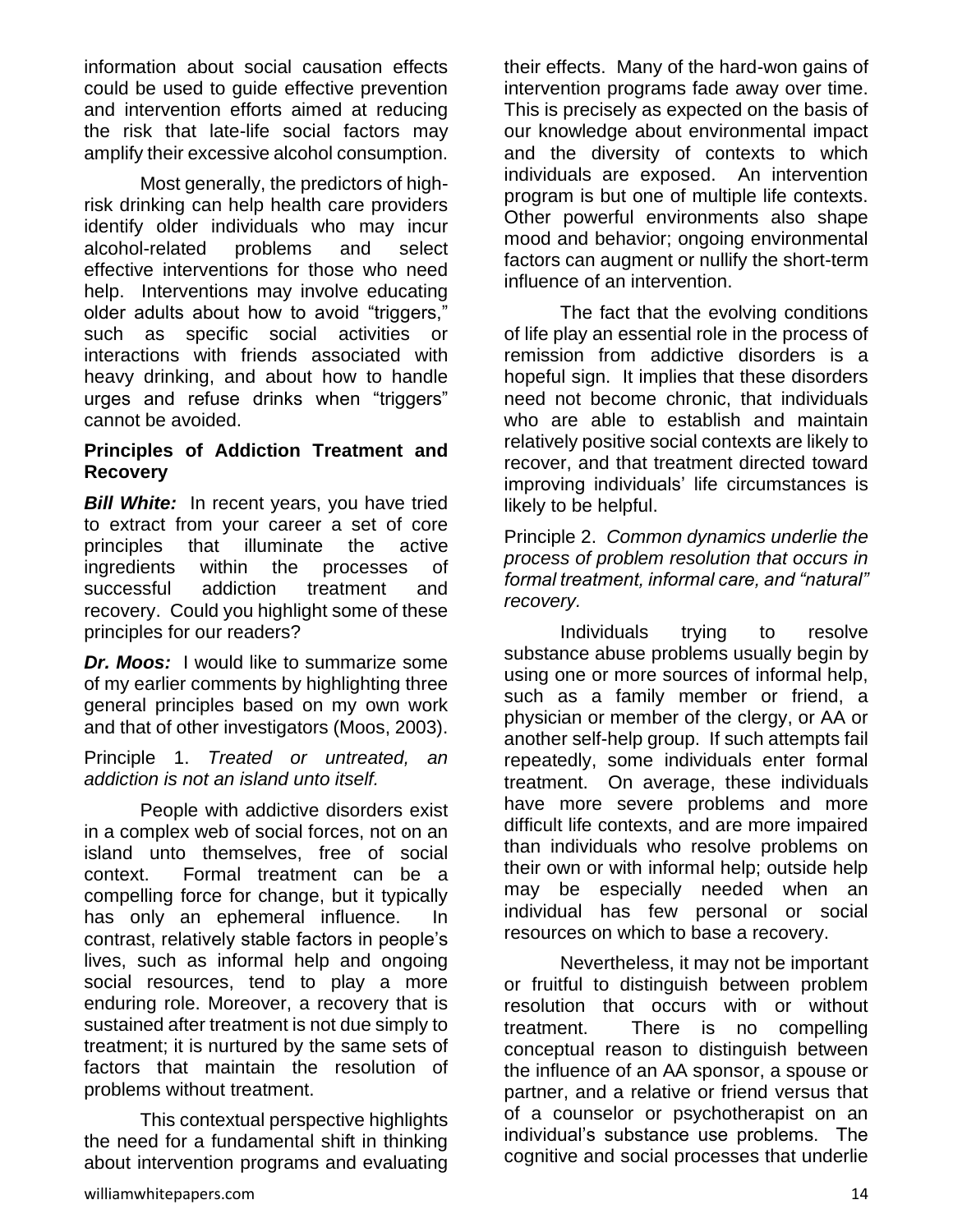the resolution of addictive problems are common to formal treatment and informal help, and the other dynamics of change are likely to be similar, regardless of the context in which they occur.

In addition, any distinction between life context and informal help or formal treatment is arbitrary: when individuals enter an intervention program, it becomes part of their life context. Ongoing life settings and intervention programs are comparable in that both establish a context for individual development or dysfunction, both involve person–environment matching processes, and both may be altered by the participants they seek to alter. Moreover, both are environmental conditions that can be characterized by common social processes, as embodied by the quality of interpersonal relationships, the goals, and the structure of the setting.

Principle 3. *The duration and continuity of care are more closely related to treatment outcome than is the amount or intensity of care.*

Although patients with substance use disorders who receive more outpatient mental health care tend to have better shortterm outcomes, there is growing evidence that the duration of care is more important than the amount of care. In a sample of more than 20,000 patients who participated in a nationwide program to monitor the quality of care in the Department of Veterans Affairs, we found that patients who had a longer episode of mental health care had better risk-adjusted substance use, family, and legal outcomes than did those who had a shorter episode. These findings held after the intensity of care was controlled. Drugdependent patients with longer episodes of residential or outpatient care experience better substance use and crime-related outcomes than do patients with shorter episodes.

In other studies, we found that patients who obtained outpatient mental health care over a longer interval had better 1-year substance use outcomes and were more likely to be remitted at 2 years than were patients who had outpatient care for a shorter interval. The findings were comparable among patients from community-based residential settings; moreover, after the duration of outpatient mental health care was controlled, the amount of care did not independently predict 1-year outcomes.

The finding that the duration of treatment for alcohol and drug use disorders is more closely related to outcome than is the sheer amount of treatment is consistent with the fact that the enduring aspects of individuals' life contexts are associated with the recurrent course of remission and relapse. Thus, low-intensity, telephonebased case monitoring delivered by paraprofessional personnel may be an effective long-term treatment strategy for many patients.

My recent thinking in these areas has led me to speculate that comparable processes underlie successful treatment and self-help groups, as well as long-term recovery. In this vein, there are four related theories that specify common social processes that protect individuals from developing substance use disorders and may underlie effective psychosocial treatments for these disorders: social control theory, behavioral economics and behavioral choice theory, social learning theory, and stress and coping theory. These common social processes include (1) support, goal direction, and structure; (2) an emphasis on rewards that compete with substance use; (3) a focus on abstinenceoriented norms and models; and (4) attempts to develop self-efficacy and coping skills. I believe that effective psychosocial treatments for substance use disorders (such as motivational interviewing and motivational enhancement therapy, 12-step facilitation treatment, cognitive behavioral treatment and behavioral family counseling, and contingency management and community reinforcement) incorporate these common processes (Moos, 2007a).

Moreover, I think that self-help groups incorporate these same active ingredients.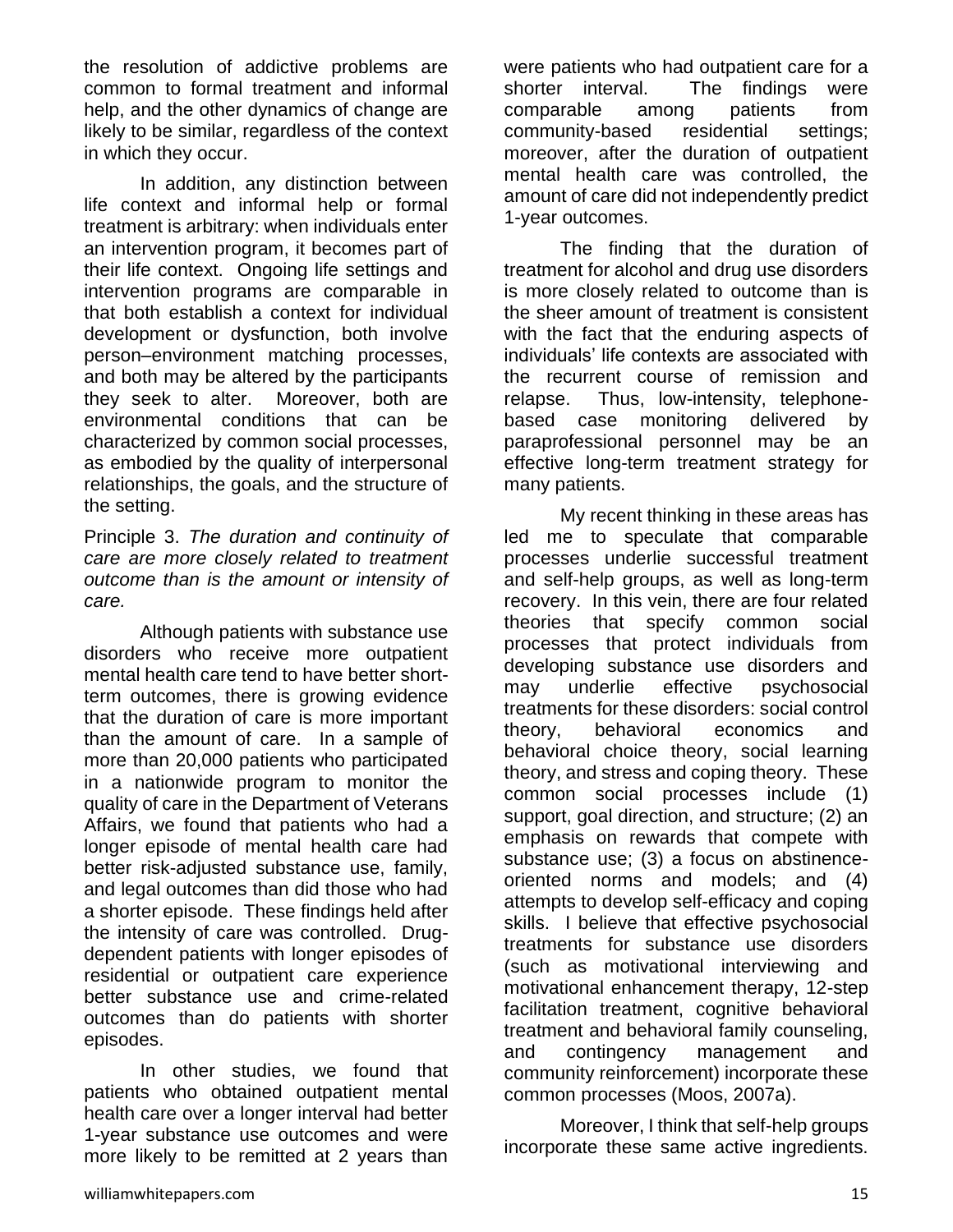Again, these active ingredients are bonding, goal direction, and structure (consistent with social control theory); the importance of abstinence-oriented norms and role models (consistent with social learning theory); an emphasis on involvement in rewarding activities other than substance use (consistent with behavioral economics and behavioral choice theory); and the building of self-efficacy and effective coping skills (consistent with stress and coping theory). A number of studies suggest that the emphasis on these active ingredients underlies some aspects of the effectiveness of self-help groups (Moos, 2008). In addition, these same active ingredients appear to underlie the process of stable remission and recovery (Moos, 2007b).

# **Breaking Multigenerational Addiction Cycles**

*Bill White:*In 2000, you published a study with Christine Timko and Molly Kaplowitz in which you suggested the potential existence of an "ever worsening reciprocal relationship" between a mother's drinking and child dysfunction. This is the first study I am aware of noting that the untoward effects of parental drinking on children could in turn worsen the drinking of the parent in a continuing cycle. What lessons should treatment specialists draw from this finding?

*Dr. Moos:* More specifically, dealing with a child's ill health and a stressful mothering relationship is an upsetting and frustrating situation that may be associated with increases in drinking problem severity among mothers. In turn, mothers' drinking may be associated with children's injuries and psychosocial problems and be detrimental to child-parent relationships; these difficulties create more upset and frustration for the mother that serve as a further impetus to drink. On the brighter side, when children and child-mother dyads continue to function well despite the mother's drinking, such positive functioning may contribute to maternal recovery. Treatment specialists need to be aware of these potential "cascading" effects and be

prepared to intervene to modify them (Timko et al., 2000).

**Bill White:** How do you feel we could best break the intergenerational transmission of alcohol and other drug problems? There are hundreds of studies on the pathology experienced by children of alcoholics and their increased developmental risk for also developing such problems, but you are one of the few researchers who has looked at the effects of parental recovery on the developmental trajectory and potential resilience of their children.

*Dr. Moos:* The key factors associated with protection from the intergenerational transmission of substance use problems are the same as those associated with successful treatment and long-term recovery. That is, to the extent that family members, peers, teachers, and other adults provide support, goal direction, and structure; model positive behavioral norms; reward participation in prosocial activities; and help build self-efficacy and coping skills, youngsters likely will refrain from substance misuse and other problem behaviors.

*Bill White:* Dr. Moos, thank you for participating in this interview, and thank you for all you have done for the field and for the individuals, families, and communities we serve.

# **References**

# **Remission and Recovery**

- Finney, J., Moos, R., & Timko, C. (in press). The course of treated and untreated substance use disorders: Remission and resolution, relapse, and mortality. In B. S. McCrady & E. Epstein (eds.), *Addictions: A comprehensive guidebook for practitioners* (2nd ed.). New York: Oxford.
- Moos, R. (1997). *Evaluating treatment environments: The quality of psychiatric and substance abuse programs*. New Brunswick, NJ: Transaction.
- Moos, R., Finney, J., & Cronkite, R. (1990). *Alcoholism treatment: Context, process,*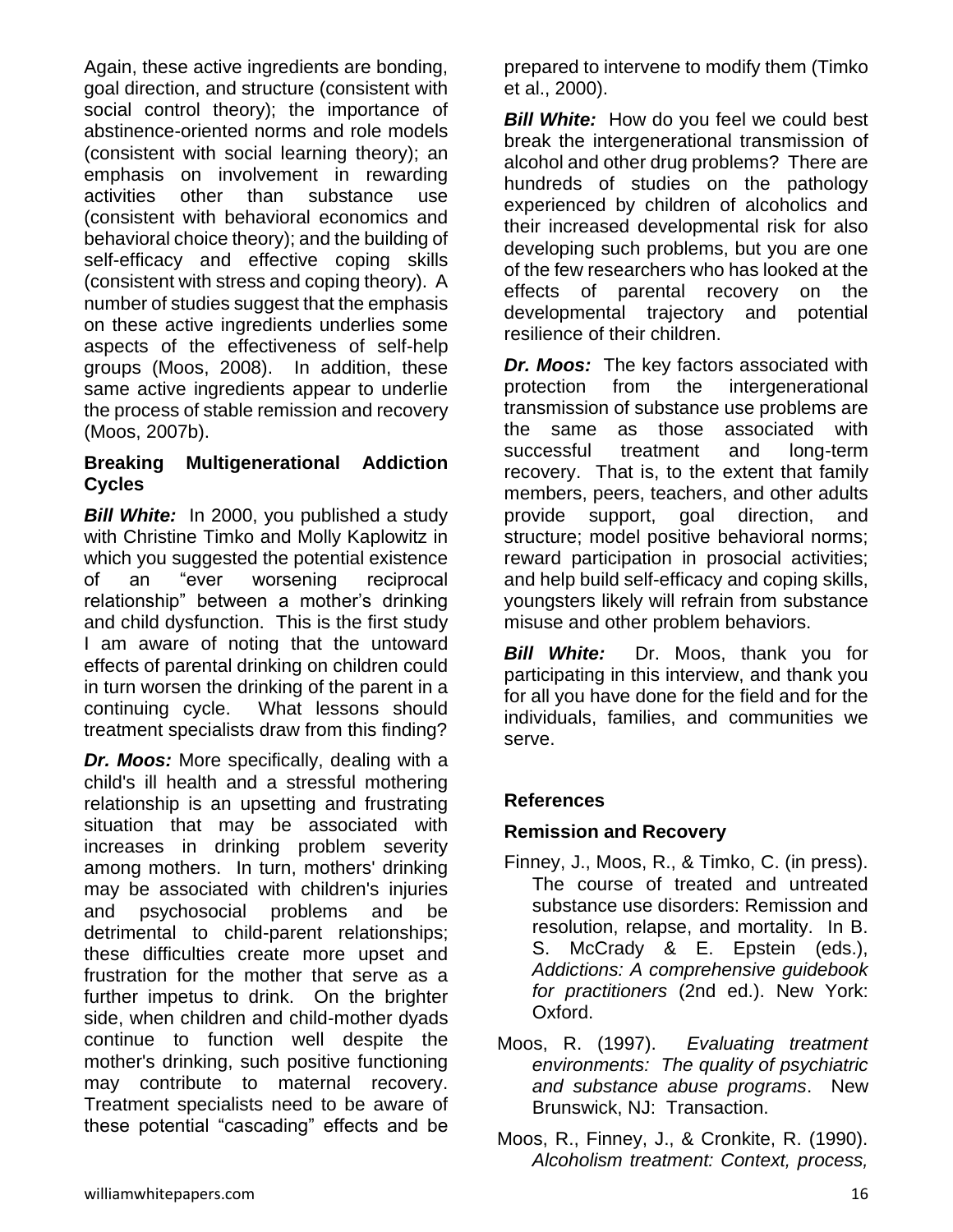*and outcome*. New York: Oxford.

Schaefer, J. A., & Moos, R. (1998). The context for personal growth: Life crises, individual and social resources, and coping. In R. Tedeschi, C. Park, & L. Calhoun, (eds.), *Posttraumatic growth: Positive changes in the aftermath of crisis* (pp. 99-125). NJ: Erlbaum.

## **Pathways to Recovery**

Moos, R., & Moos, B. (2006). Rates and predictors of relapse after natural and treated remission from alcohol use disorders. *Addiction, 101*, 212-222.

# **Predictors of Recovery**

- Boden, M. T., & Moos, R. (2009). Dually diagnosed patients' responses to substance use disorder treatment. *Journal of Substance Abuse Treatment, 37*, 335-345
- Kelly, J. F., Finney, J. F., & Moos, R. (2005). Substance use disorder patients who are mandated to treatment: Characteristics, treatment process, and one- and fiveyear outcomes. *Journal of Substance Abuse Treatment, 28*, 213-223.
- Kelly, J. F., McKellar, J. D., & Moos, R. (2003). Major depression in patients with substance use disorders: Relationships to 12-step self-help involvement and substance use outcomes. *Addiction, 98*, 499-508.
- Moggi, F., Ouimette, P., Finney, J., & Moos, R. (1999). Effectiveness of substance abuse treatment for dual diagnosis patients: A model of treatment factors associated with one-year outcomes. *Journal of Studies on Alcohol, 60*, 856- 866.
- Moos, R., Finney, J., & Cronkite, R. (1990). *Alcoholism treatment: Context, process, and outcome*. New York: Oxford.
- Ouimette, P., Moos, R., & Finney, J. (2003). PTSD treatment and five-year remission among patients with substance use and posttraumatic stress disorders. *Journal of Consulting and Clinical Psychology, 71*, 410-414.
- Ouimette, P. C., Ahrens, C., Moos, R., & Finney, J. (1998). During treatment changes in substance abuse patients with posttraumatic stress disorder: Relationships to specific interventions and program environments. *Journal of Substance Abuse Treatment, 15*, 555- 564.
- Ouimette, P. C., Finney, J., & Moos, R. (1999). Two year posttreatment functioning and coping of patients with substance abuse and posttraumatic stress disorder. *Psychology of Addictive Behaviors, 13*, 105-114.
- Ouimette, P. C., Moos, R., & Finney, J. (1998). Influence of outpatient treatment and 12-step group involvement on oneyear substance abuse treatment outcomes. *Journal of Studies on Alcohol, 59*, 513-522.
- Ouimette, P. C., Moos, R., & Finney, J. (2000). Two-year mental health service use and course of remission in patients with substance use and posttraumatic stress disorders. *Journal of Studies on Alcohol, 61*, 247-253.

## **Role of Family and Community in Recovery**

- Humphreys, K., Moos, R., & Cohen, C. (1997). Social and community resources and long-term recovery from treated and untreated alcoholism. *Journal of Studies on Alcohol, 58*, 231-238.
- McKee, L. G., Bonn-Miller, M., & Moos, R. (2011). Depressive symptoms, friend and partner relationship quality, and posttreatment abstinence. *Journal of Studies on Alcohol and Drugs, 72*, 141- 150.
- Moos, R., & Moos, B. (2007). Protective resources and long-term recovery from alcohol use disorders. *Drug and Alcohol Dependence, 86*, 46-54
- Tracy, S. W., Kelly, J. F., & Moos, R. (2005). The influence of partner status, relationship quality, and relationship stability on outcomes following intensive substance use disorder treatment.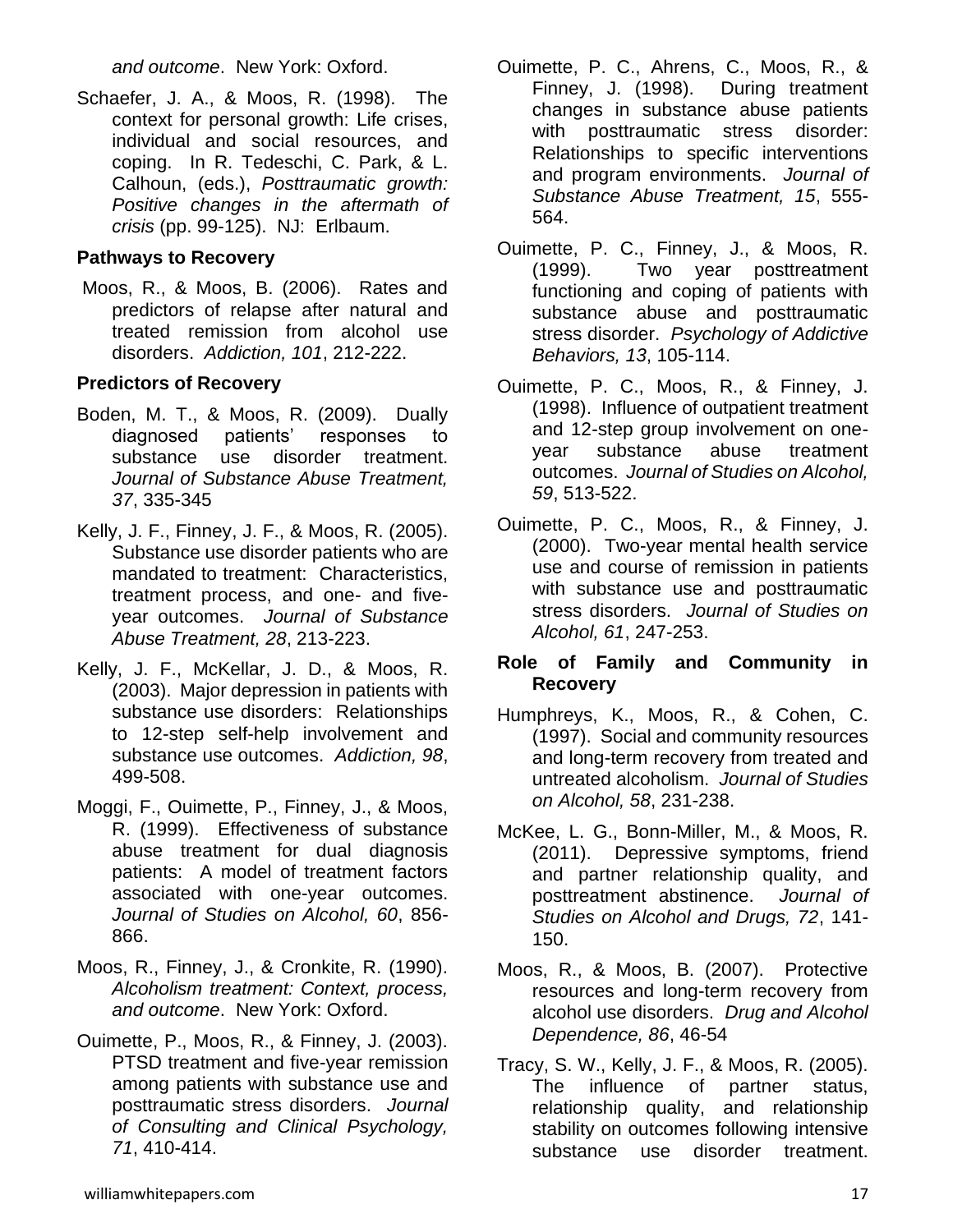*Journal of Studies on Alcohol, 66*, 497- 505.

# **Treatment**

- Finney, J., & Moos, R. (1995). Entering treatment for alcohol abuse: A stress and coping model. *Addiction, 90*, 1223- 1240.
- Finney, J., Ouimette, P. C., Humphreys, K., & Moos, R. H. (2001). In M. Galanter (ed.), *Recent developments in alcoholism: Services research in the era of managed care* (Vol. 15; pp. 373-391). New York: Kluwer Academic/Plenum.
- Moos, R. (1997). *Evaluating treatment environments: The quality of psychiatric and substance abuse programs*. New Brunswick, NJ: Transaction.
- Moos, R. (2003). Addictive disorders in context: Principles and puzzles of effective treatment and recovery. *Psychology of Addictive Behaviors, 17*, 3-12.
- Moos, R., Finney, J., & Cronkite, R. (1990). *Alcoholism treatment: Context, process, and outcome*. New York: Oxford.
- Moos, R., & Moos, B. (1998). The staff workplace and the quality and outcome of substance abuse treatment. *Journal of Studies on Alcohol, 59*, 43-51.

# **Potentially Harmful Effects of Treatment**

- Ilgen, M., & Moos, R. (2005). Deterioration following alcohol-use disorder treatment in Project MATCH. *Journal of Studies on Alcohol, 66,* 517-525.
- Ilgen, M. A., & Moos, R. H. (2006). Exacerbation of psychiatric symptoms. *Psychiatric Services, 57,* 1758-1764.
- Moos, R. (2005). Iatrogenic effects of psychosocial interventions for substance use disorders: Prevalence, predictors, prevention. *Addiction, 100*, 595-604.
- Moos, R., Moos, B., & Finney, J. W. (2001). Predictors of deterioration among patients with substance use disorders. *Journal of Clinical Psychology, 57*, 1403- 1419.

Moos, R., Nichol, A., & Moos, B. (2002). Risk factors for symptom exacerbation among treated patients with substance use disorders. *Addiction, 97*, 75-85.

## **Alcoholics Anonymous and other 12-Step Self-Help Groups**

- Humphreys, K., & Moos, R. (1996). Reduced substance abuse related health care costs among voluntary participants in Alcoholics Anonymous. *Psychiatric Services, 47*, 709-713.
- Humphreys, K., & Moos, R. (2001). Can encouraging substance abuse patients to participate in self-help groups reduce the demand for continuing outpatient care? A quasi-experimental study. *Alcoholism: Clinical and Experimental Research, 25*, 711-716.
- Humphreys, K., & Moos, R. (2007). Encouraging post-treatment self-help group involvement to reduce demand for continuing care services: Two-year clinical and utilization outcomes. *Alcoholism: Clinical and Experimental Research, 31*, 64-68.
- Humphreys, K., Phibbs, C., & Moos, R. (1996). Addressing self-selection effects in evaluations of mutual help groups and professional mental health services: An introduction to two-stage sample selection models. *Evaluation and Program Planning, 19,* 301-308.
- Moos, R. (2008). Active ingredients of substance use focused self-help groups. *Addiction, 103*, 387-396.
- Moos, R., & Moos, B. (2006). Participation in treatment and Alcoholics Anonymous: A 16-year follow-up of initially untreated individuals. *Journal of Clinical Psychology, 62*, 735-750.
- Moos, R., Schaefer, J., Andrassy, J., & Moos, B. (2001). Outpatient mental health care, self-help groups, and patients' 1-year treatment outcomes. *Journal of Clinical Psychology, 57*, 273-287.
- Moos, R., & Timko, C. (2008). Outcome research on twelve-step and other selfhelp programs. In M. Galanter & H. D.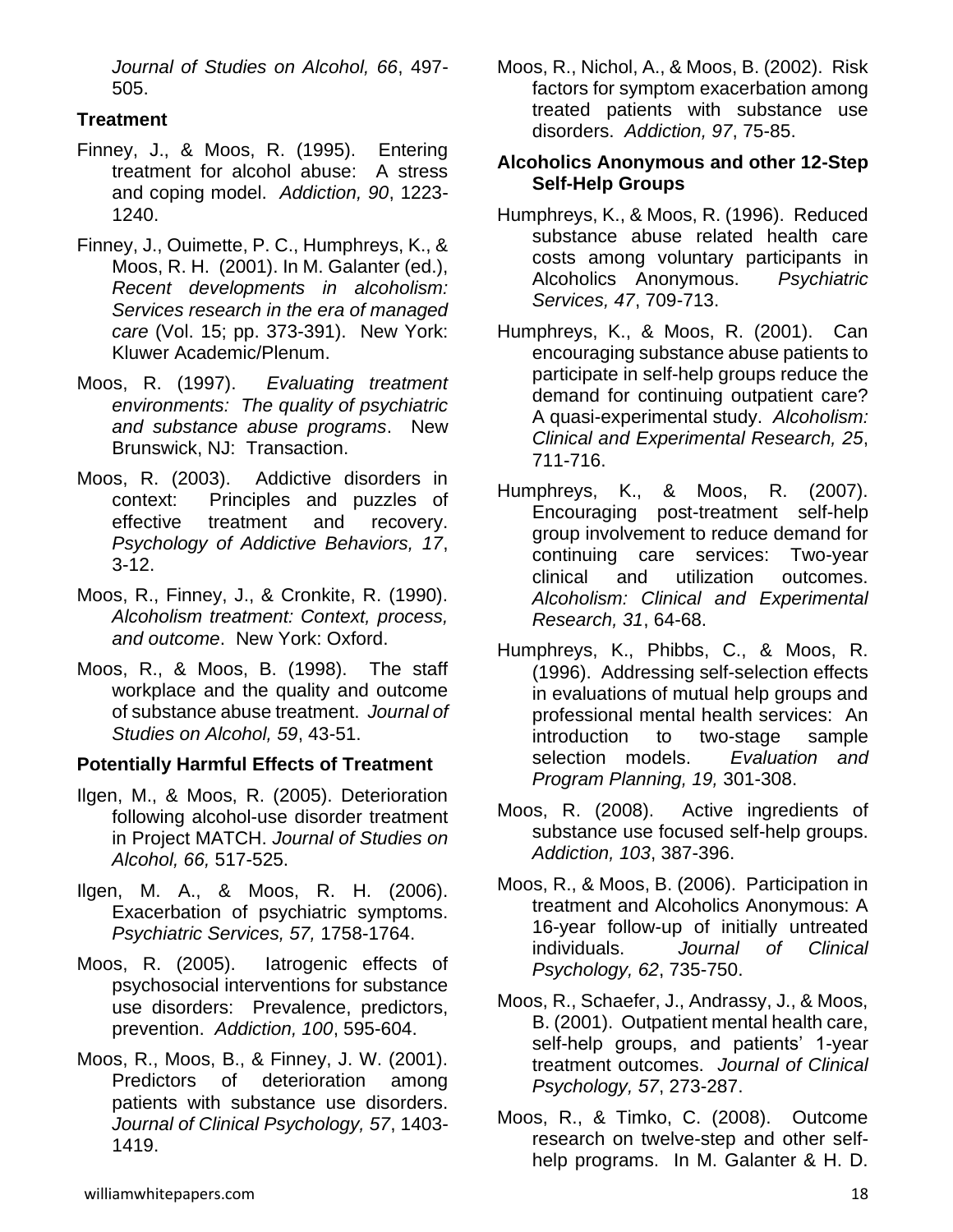Kleber (eds.), *Textbook of substance abuse treatment*  $(4<sup>th</sup>$  ed.; pp. 511-521). Washington, DC: American Psychiatric Publishing.

## **Dropout from Treatment and AA**

- Kelly, J., & Moos, R. (2003). Dropout from 12-step self-help groups: Prevalence, predictors, and counteracting treatmentrelated effects. *Journal of Substance Abuse Treatment, 24*, 241-250.
- McKellar, J., Kelly, J., Harris, A., & Moos, R. (2006). Pretreatment and during treatment risk factors for dropout among patients with substance use disorders. *Addictive Behaviors 31*, 450-460
- Moos, R. (1997). *Evaluating treatment environments: The quality of psychiatric and substance abuse programs*. New Brunswick, NJ: Transaction.

## **Alcohol Problems among Women**

- Moos, R., Finney, J., & Cronkite, R. (1990). *Alcoholism treatment: Context, process, and outcome*. New York: Oxford.
- Moos, R., Moos, B., & Timko, C. (2006). Gender, treatment, and self-help in remission from alcohol use disorders. *Clinical Medicine & Research, 4*, 163- 174.
- Timko, C., Moos, R., Finney, J., & Connell, E. (2002). Gender differences in helputilization and the 8-year course of alcohol abuse. *Addiction, 97*, 877-889.

# **Alcohol Problems among Older Adults**

- Lemke, S., & Moos, R. (2002). Prognoses of older patients in mixed-age alcoholism treatment programs. *Journal of Substance Abuse Treatment, 22*, 33-43.
- Lemke, S., & Moos, R. (2003). Treatment outcomes at 1-year and 5-years for older patients with alcohol use disorders. *Journal of Substance Abuse Treatment, 24*, 43-50.
- Moos, R., Brennan, P., Schutte, K., & Moos, B. (2004). High-risk alcohol consumption and late-life alcohol use problems.

*American Journal of Public Health, 94*, 1985-1991.

- Moos, R., Brennan, P., Schutte, K., & Moos, B. (2010a). Older adults' health and latelife drinking patterns: A 20-year perspective. *Aging & Mental Health, 14*, 33-43.
- Moos, R., Brennan, P., Schutte, K., & Moos, B. (2010b). Social and financial resources and high-risk alcohol consumption among older adults. *Alcoholism: Clinical and Experimental Research, 34*(4), 646-654.
- Moos, R., Brennan, P., Schutte, K., & Moos, B. (2010c). Spouses of individuals with remitted or continuing late-life drinking problems: Health, family, and social functioning. *Journal of Studies on Alcohol and Drugs, 71*(4), 506-514.
- Moos, R., Schutte, K., Brennan, P., & Moos, B. (2009). Older adults' alcohol consumption and late-life drinking problems: A 20-year perspective. *Addiction, 104*, 1293-1302.
- Moos, R., Schutte, K., Brennan, P., & Moos, B. (2010). Late-life and life history predictors of older adults' high-risk alcohol consumption and drinking problems. *Drug and Alcohol Dependence, 108*, (1-2), 13-20.
- Schutte, K. K., Brennan, P. L., & Moos, R. H. (2009). Treated and untreated remission from problem drinking in late life: Postremission functioning and health-related quality of life. *Drug and Alcohol Dependence, 99,* 150-159.
- Schutte, K. K., Byrne, F. E., Brennan, P. L., & Moos, R. (2001). Successful remission of late-life drinking problems: A 10-year follow-up. *Journal of Studies on Alcohol, 62*, 322-334.